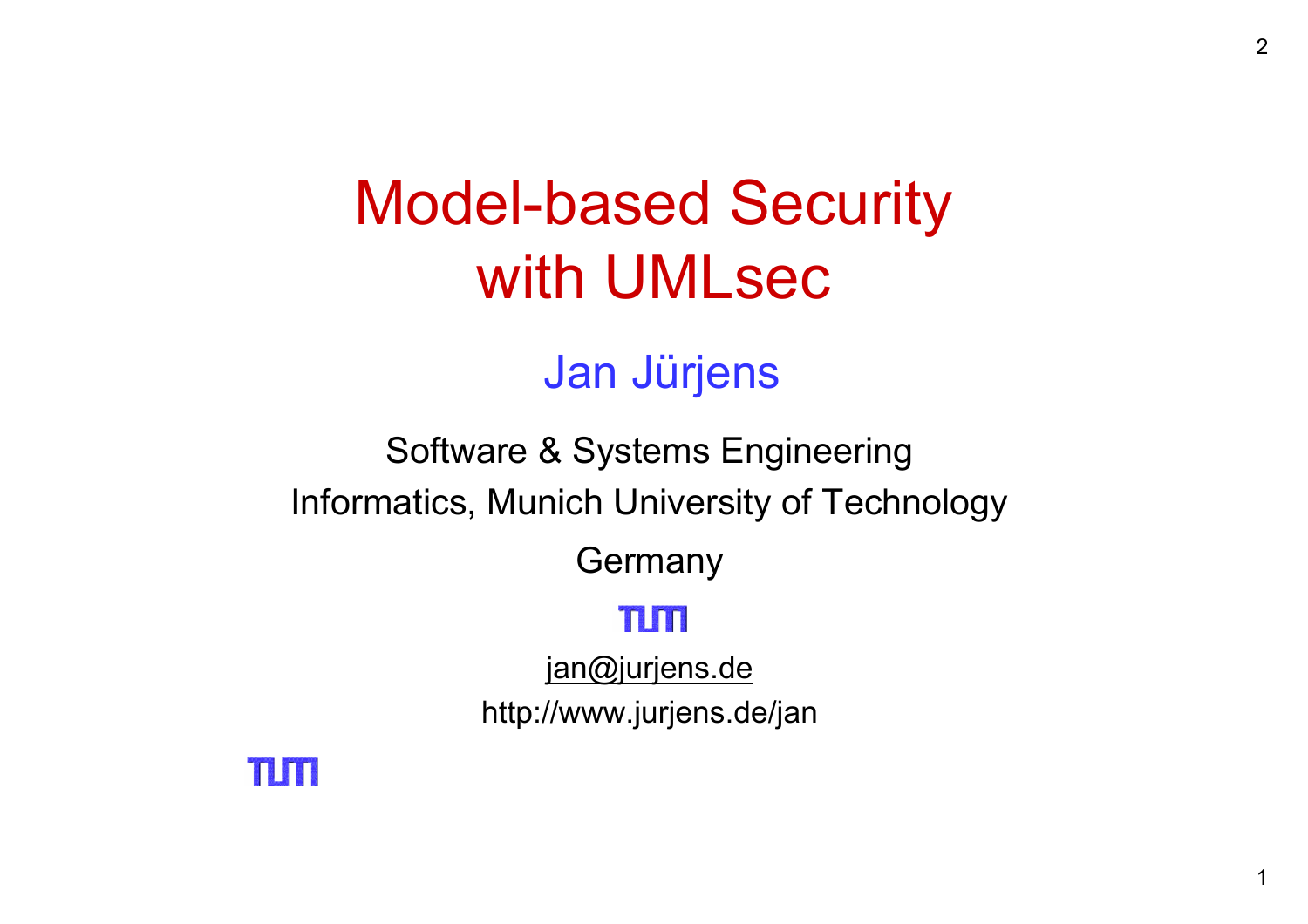## A Need for Security

Society and economies rely on computer networks for communication, finance, energy distribution, transportation...

- Attacks threaten economical and physical integrity of people and organizations.
- Interconnected systems can be attacked anonymously and from a safe distance.

Networked computers need to be secure.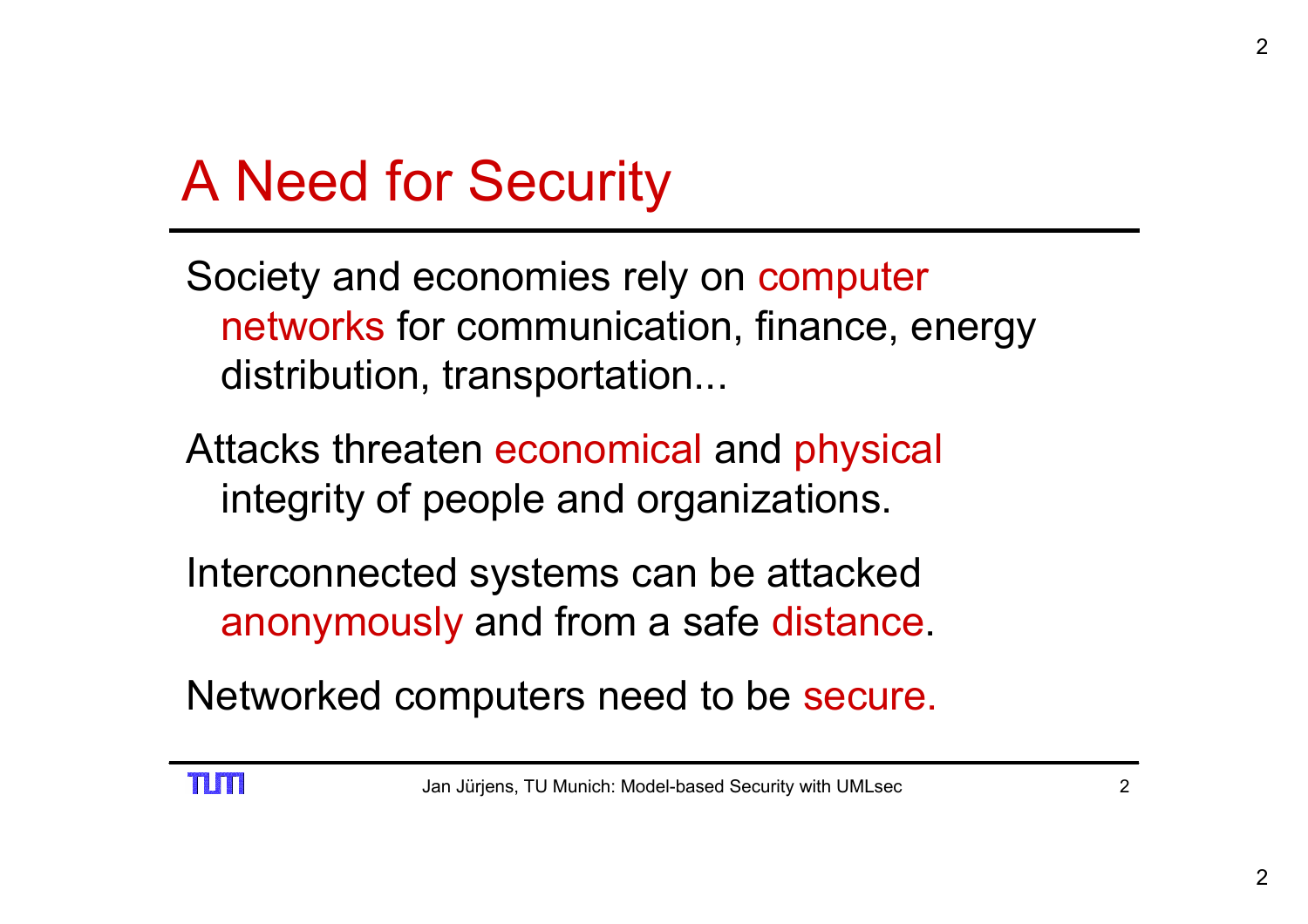### Problems, Causes

Many flaws found in design or implementation of security-critical systems, sometimes years after publication or use.

- Designing secure systems is difficult.
- Designers often lack background in security.
- Security as an afterthought.
- $\bullet\,$  Cannot use security mechanisms "blindly".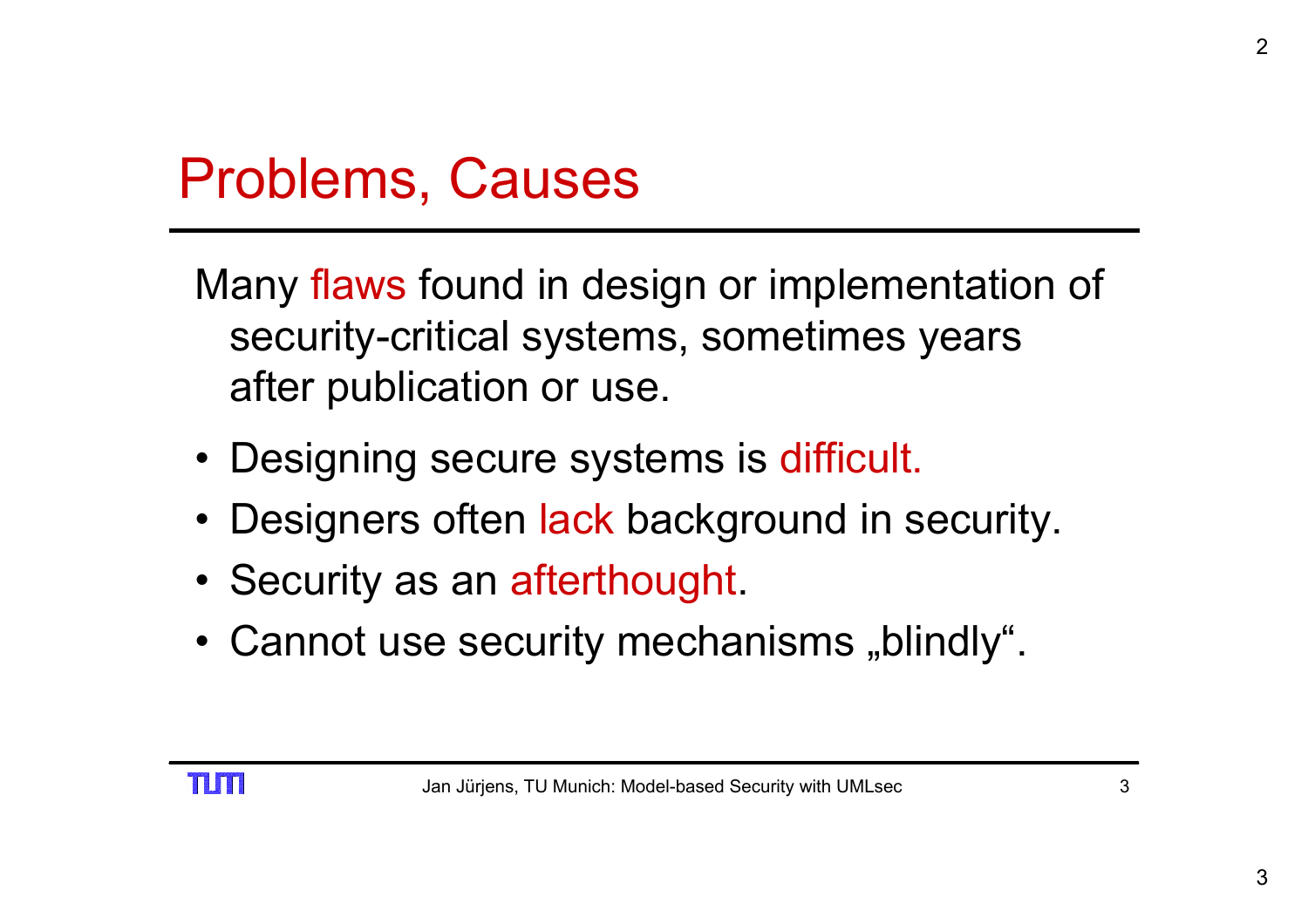### Previous approaches

- "Penetrate-and-patch":
- insecure
- disruptive
- Traditional formal methods: expensive.
- training people
- constructing formal specifications.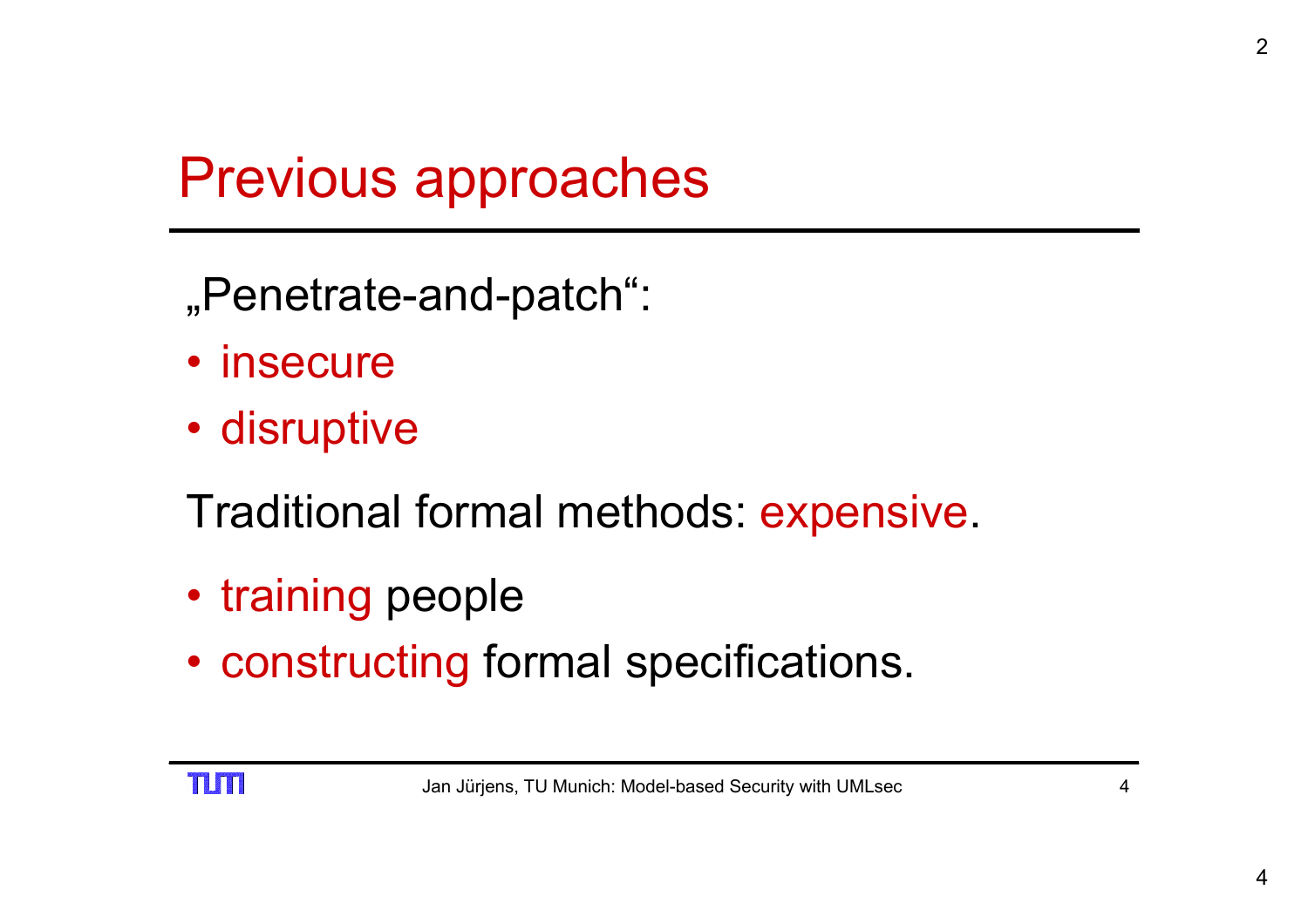## Goal: Security by design

Consider security

- from early on
- within development context
- taking an expansive view
- in a seamless way.

Secure design by model analysis.

Secure implementation by test generation.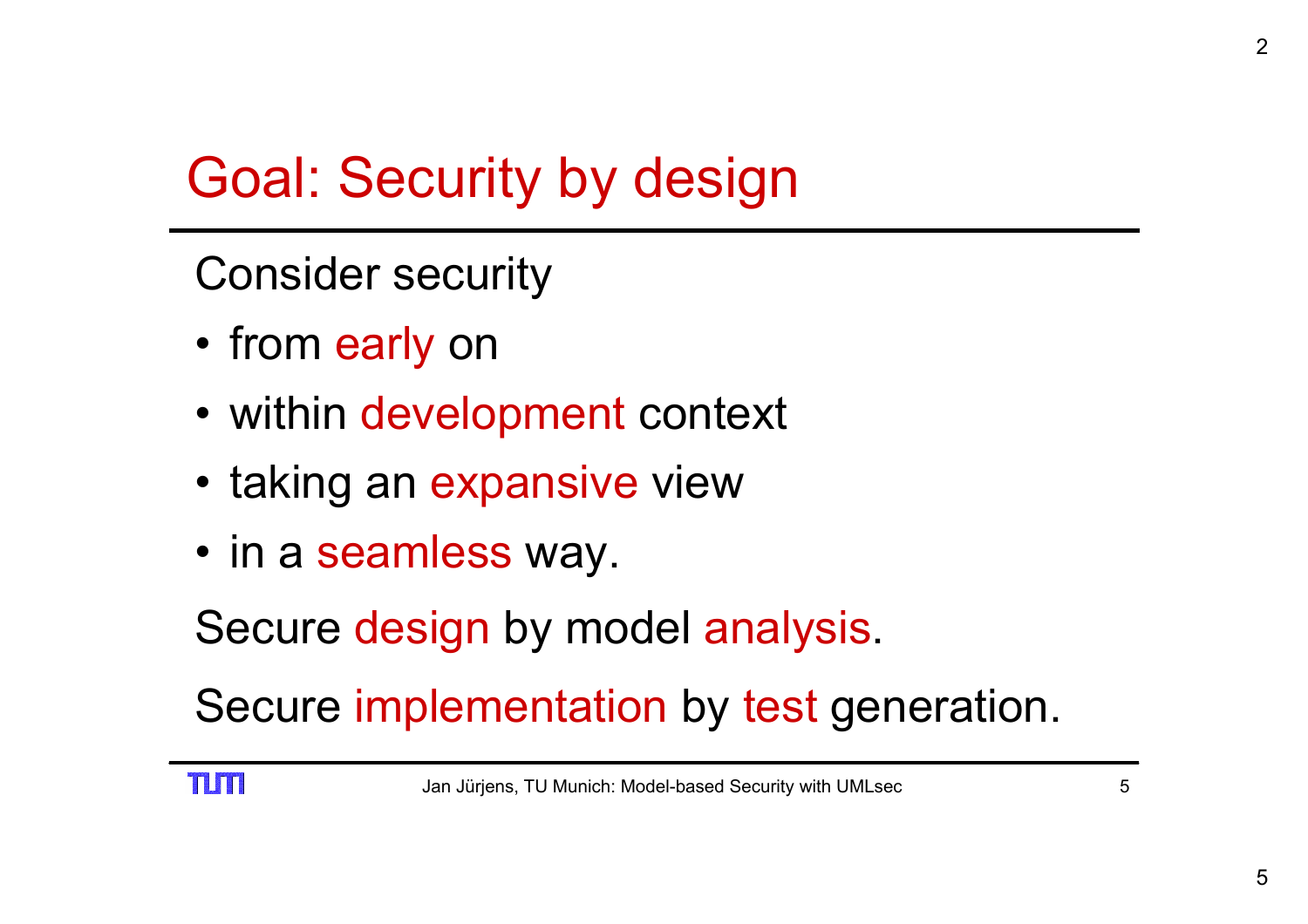# Using UML

- UML: unprecedented opportunity for high-quality critical systems development feasible in industrial context:
- De-facto standard in industrial modeling: large number of developers trained in UML.
- Relatively precisely defined.
- Many tools in development.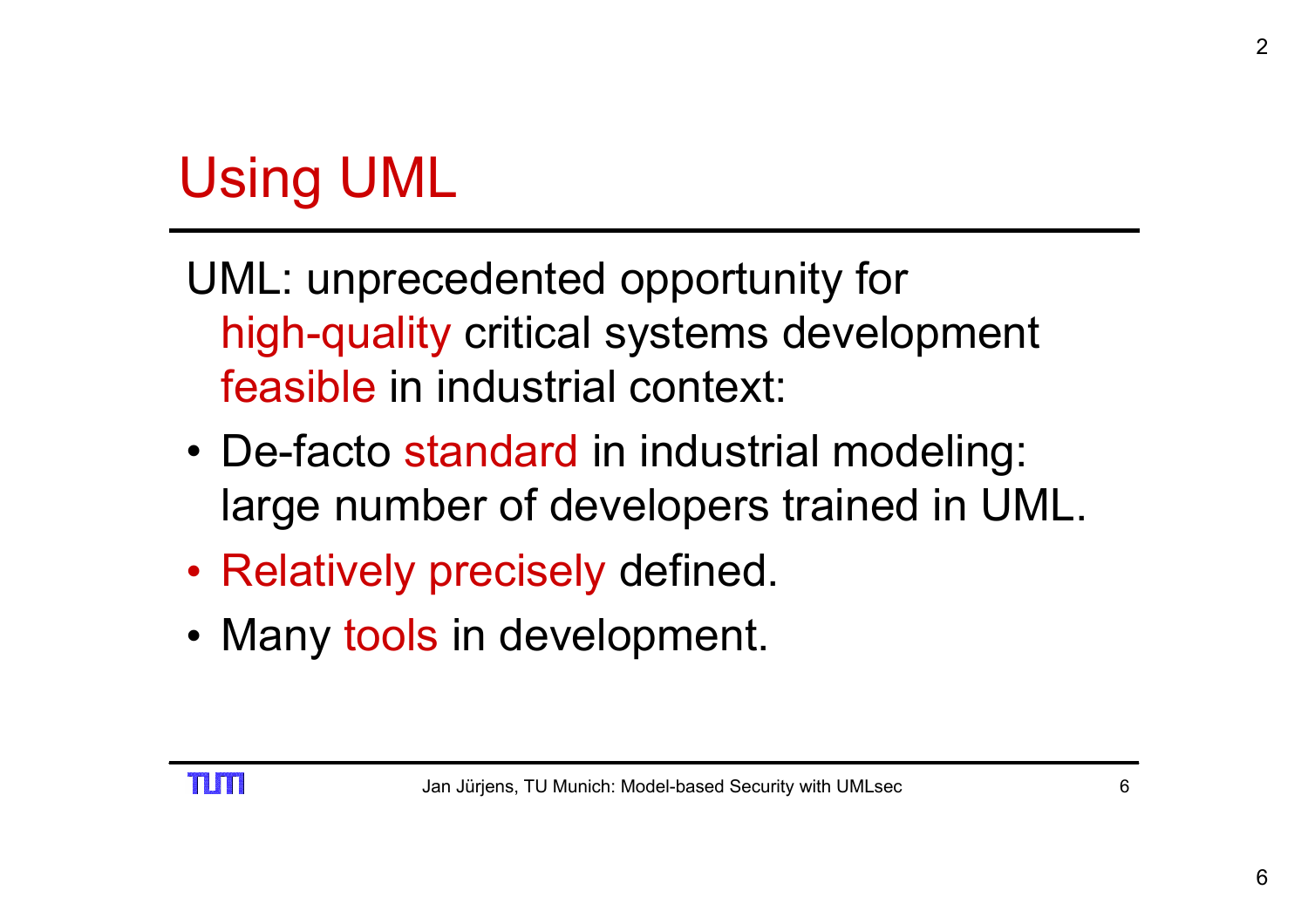# Used fragment of UML

- Activity diagram
- Class diagram
- Sequence diagram
- Statechart diagram
- Deployment diagram
- Package
- Stereotypes, tags, constraints
- Current: UML 1.5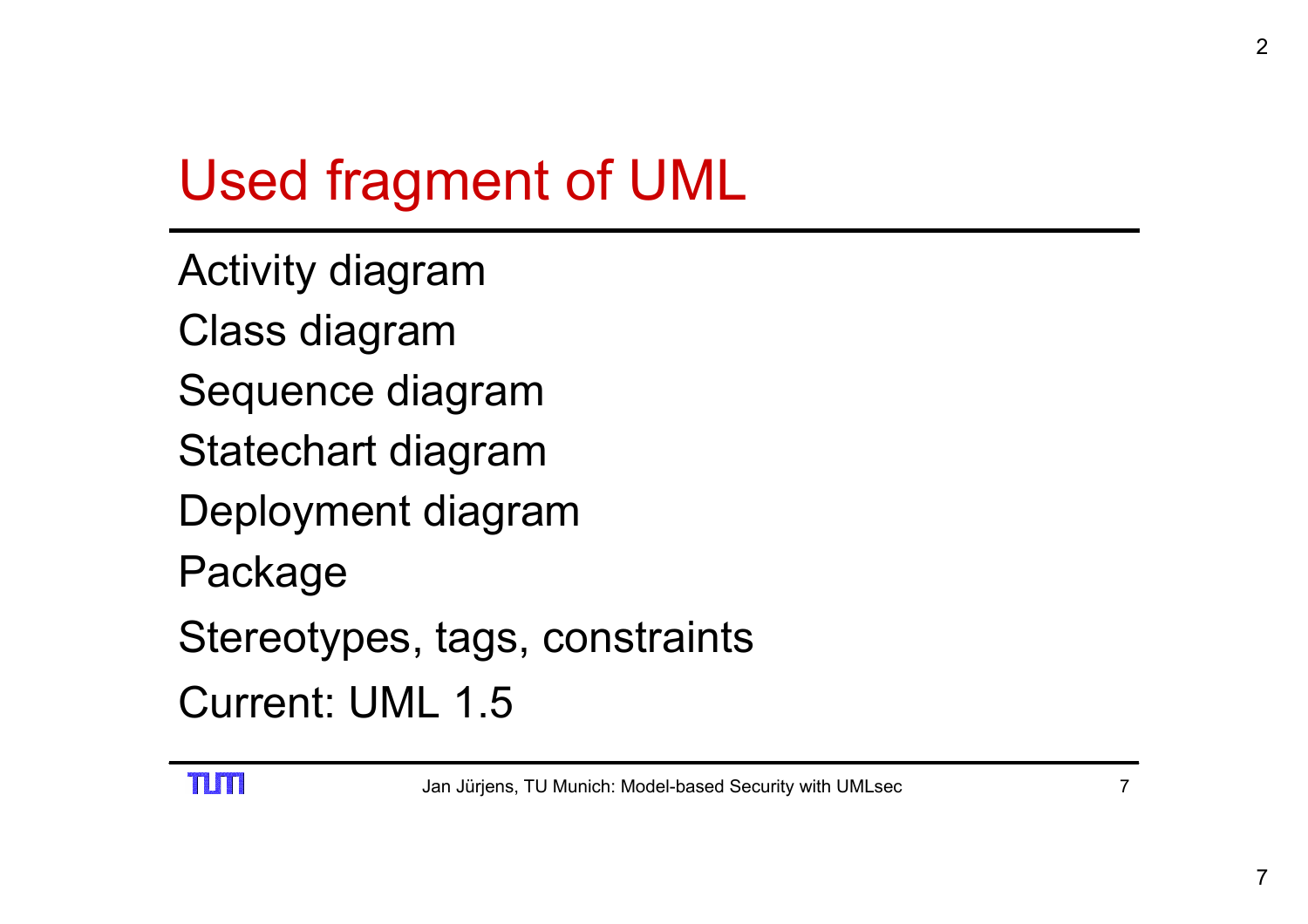### UML Extension mechanisms

- Stereotype: specialize model element using  $\ll$ label $\gg$ .
- Tagged value: attach {tag=value} pair to stereotyped element.
- Constraint: refine semantics of stereotyped element.
- Profile: gather above information.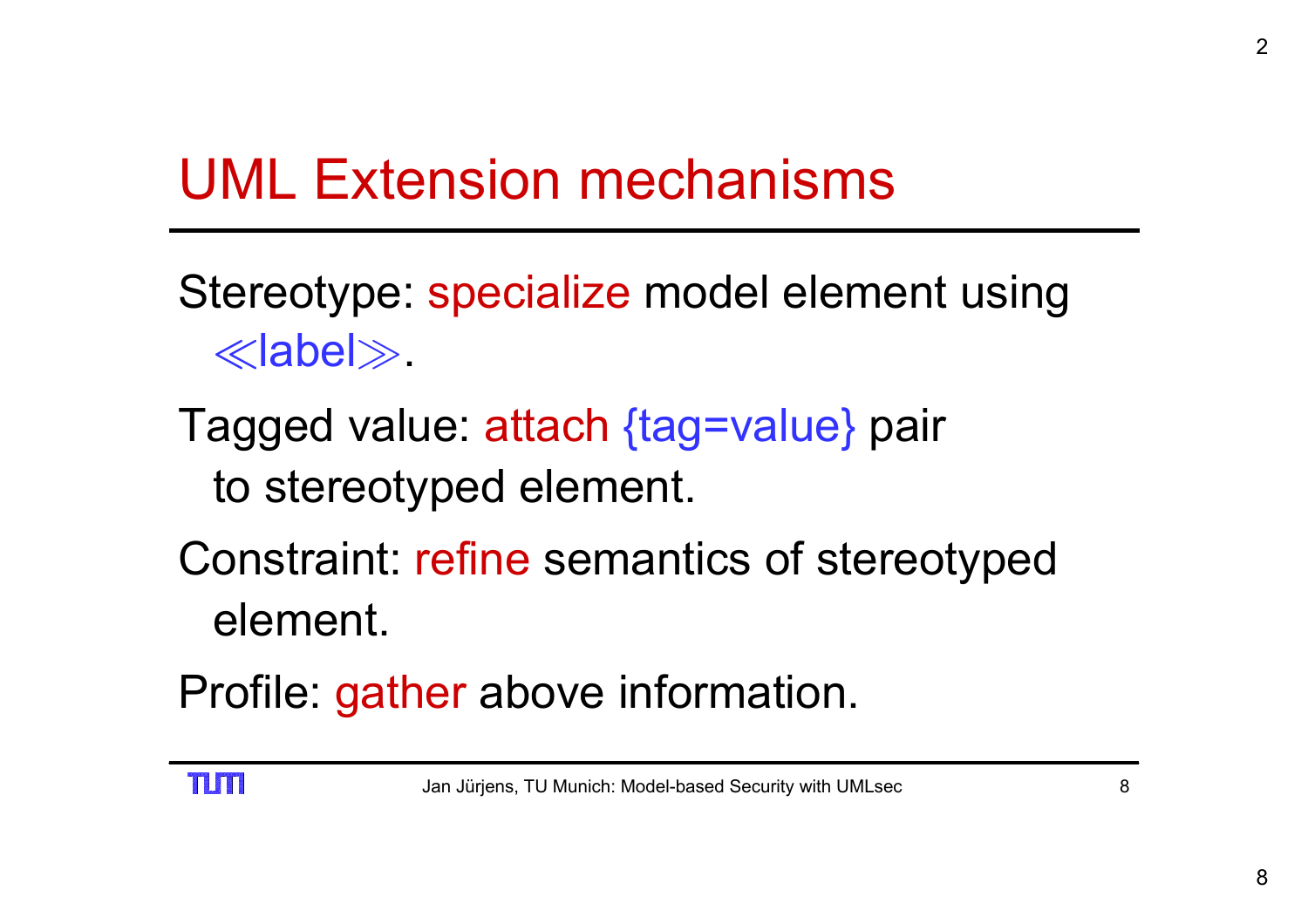#### UMLsec

UMLsec: extension for secure systems development.

- evaluate UML specifications for vulnerabilities
- encapsulate security engineering patterns
- also for developers not specialized in security
- security from early design phases, in system context
- make certification cost-effective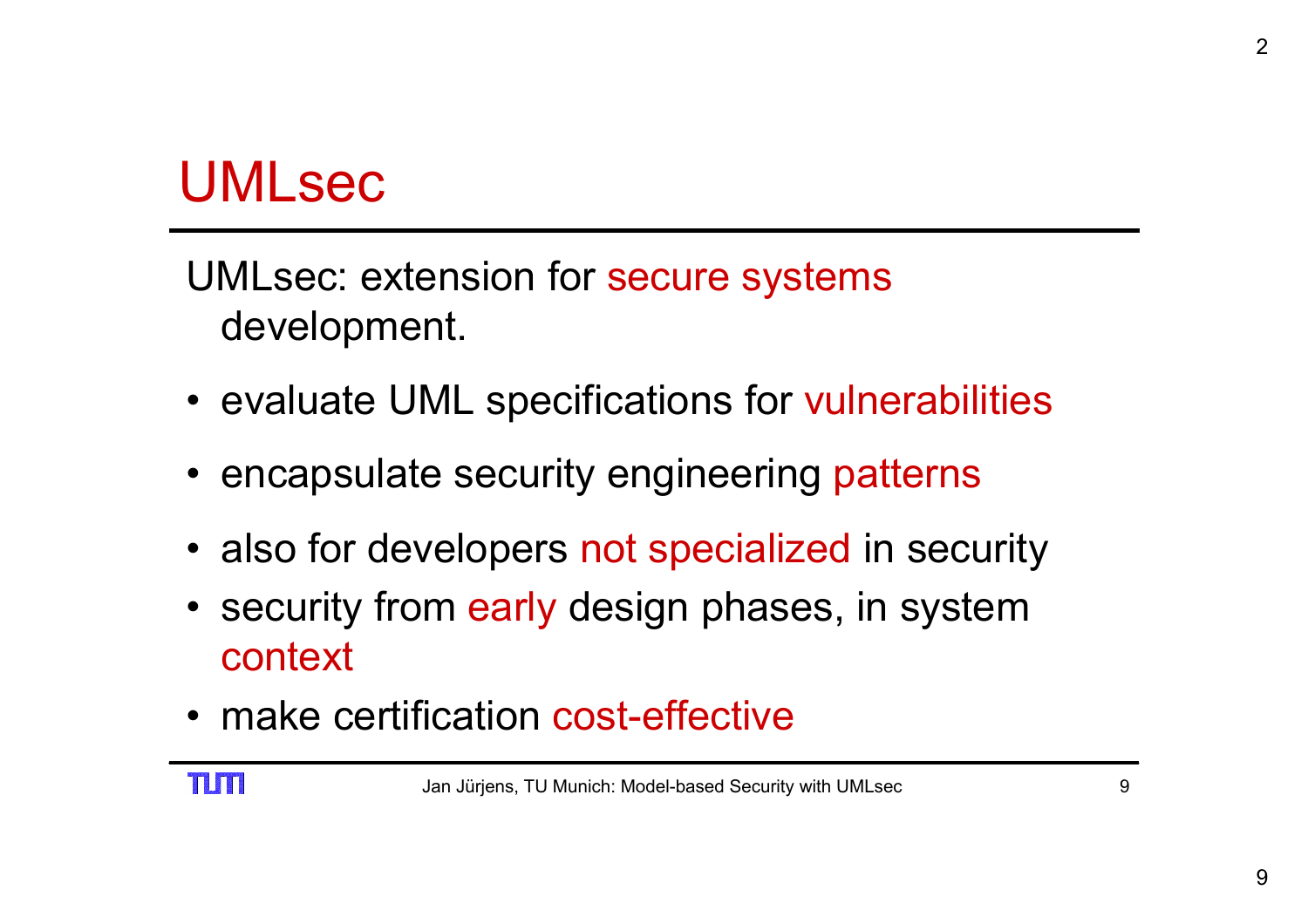## The UMLsec profile

- Recurring security requirements as stereotypes with tags (secrecy, integrity,...).
- Associated constraints to evaluate model, indicate possible vulnerabilities.
- Ensures that stated security requirements enforce given security policy.
- Ensures that UML specification provides requirements.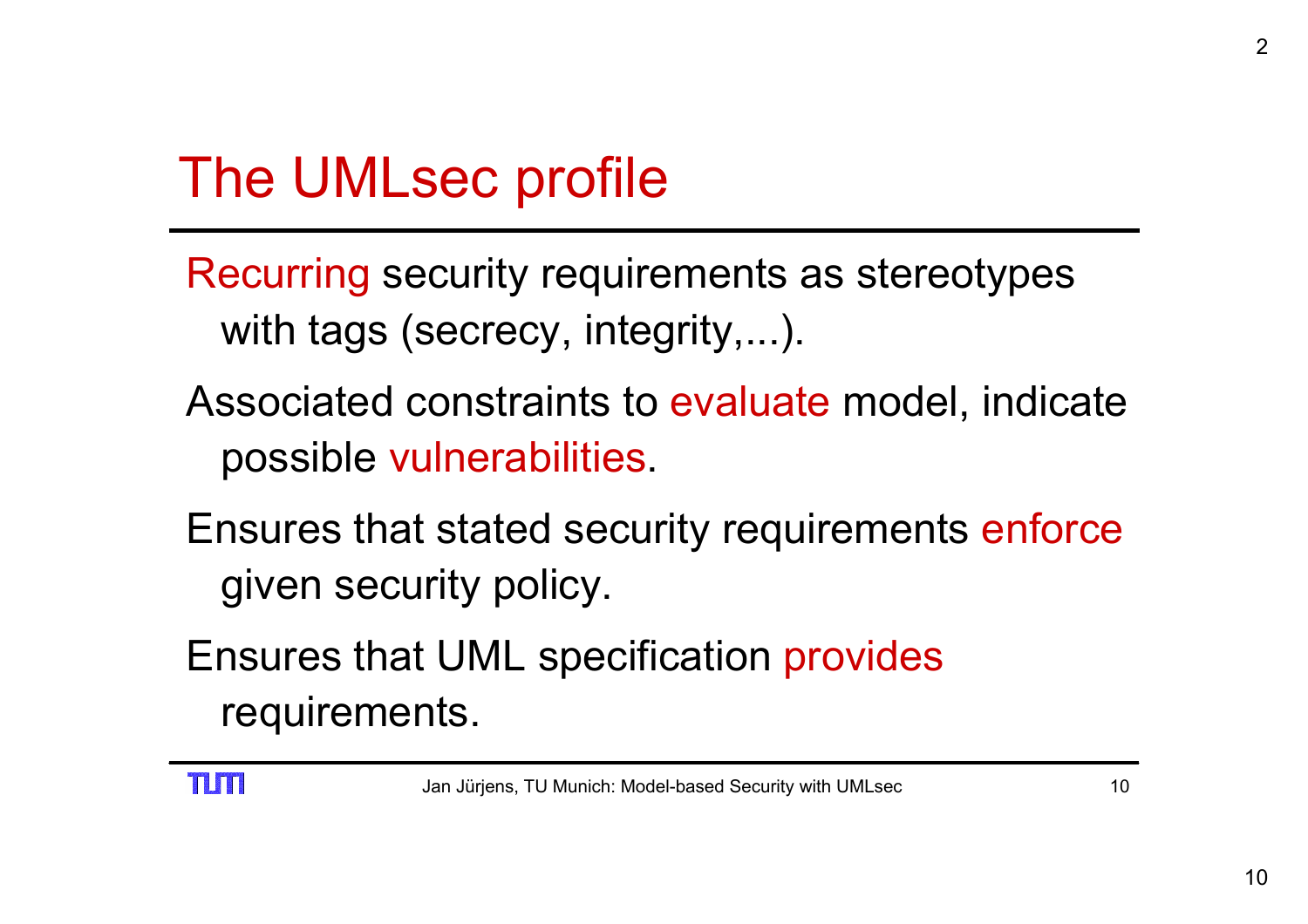## Basic Security Requirements



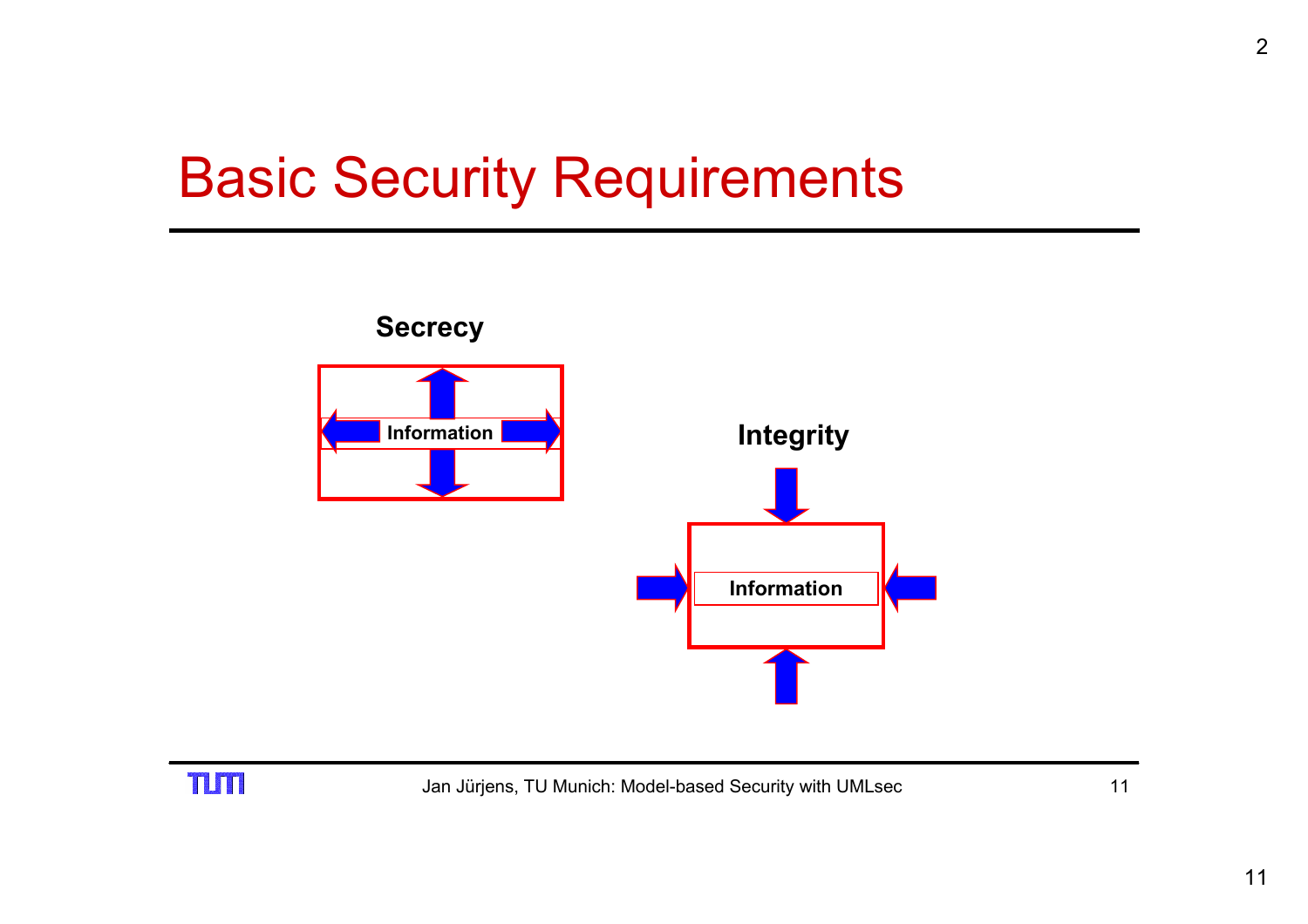$\ll$ Internet $\gg, \ll$ encrypted $\gg, \ ...$ 

Kinds of communication links resp. system nodes.

For adversary type A, stereotype s, have set Threats $_{\!\!A}$  (s)  $\in$  {delete, read, insert, access} of actions that adversaries are capable of.

Default attacker:

| <b>Stereotype</b> | Threats <sub>default</sub> () |
|-------------------|-------------------------------|
| Internet          | {delete, read, insert}        |
| encrypted         | {delete}                      |
| LAN               | Ø                             |
| smart card        | Ø                             |

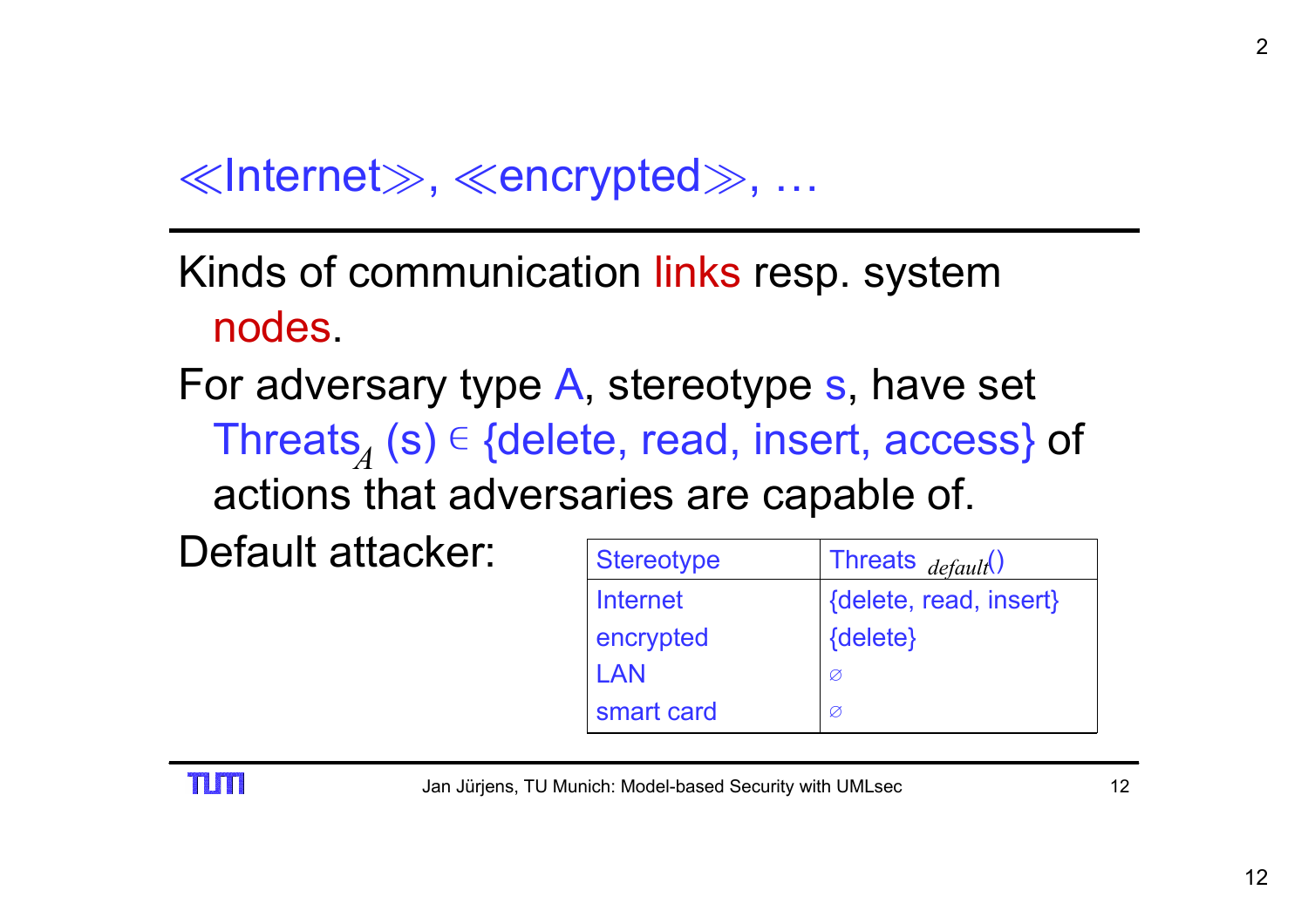#### Requirements with use case diagrams



Capture security requirements in use case diagrams.

#### Constraint: need to appear in corresponding activity diagram.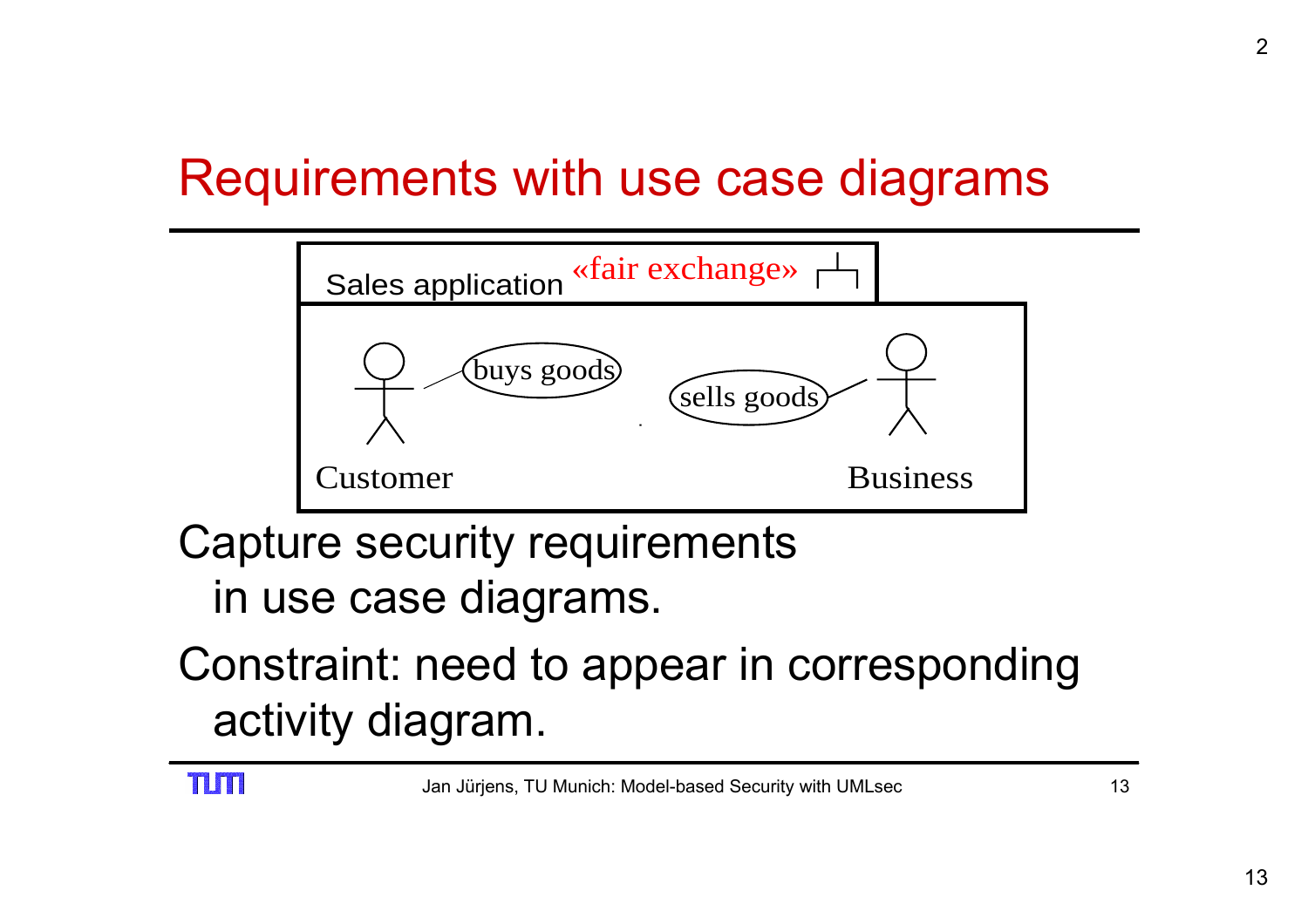¿fair exchange À

- Ensures generic fair exchange condition.
- Constraint: after a {buy} state in activity diagram is reached, eventually reach {sell} state.
- (Cannot be ensured for systems that an attacker can stop completely.)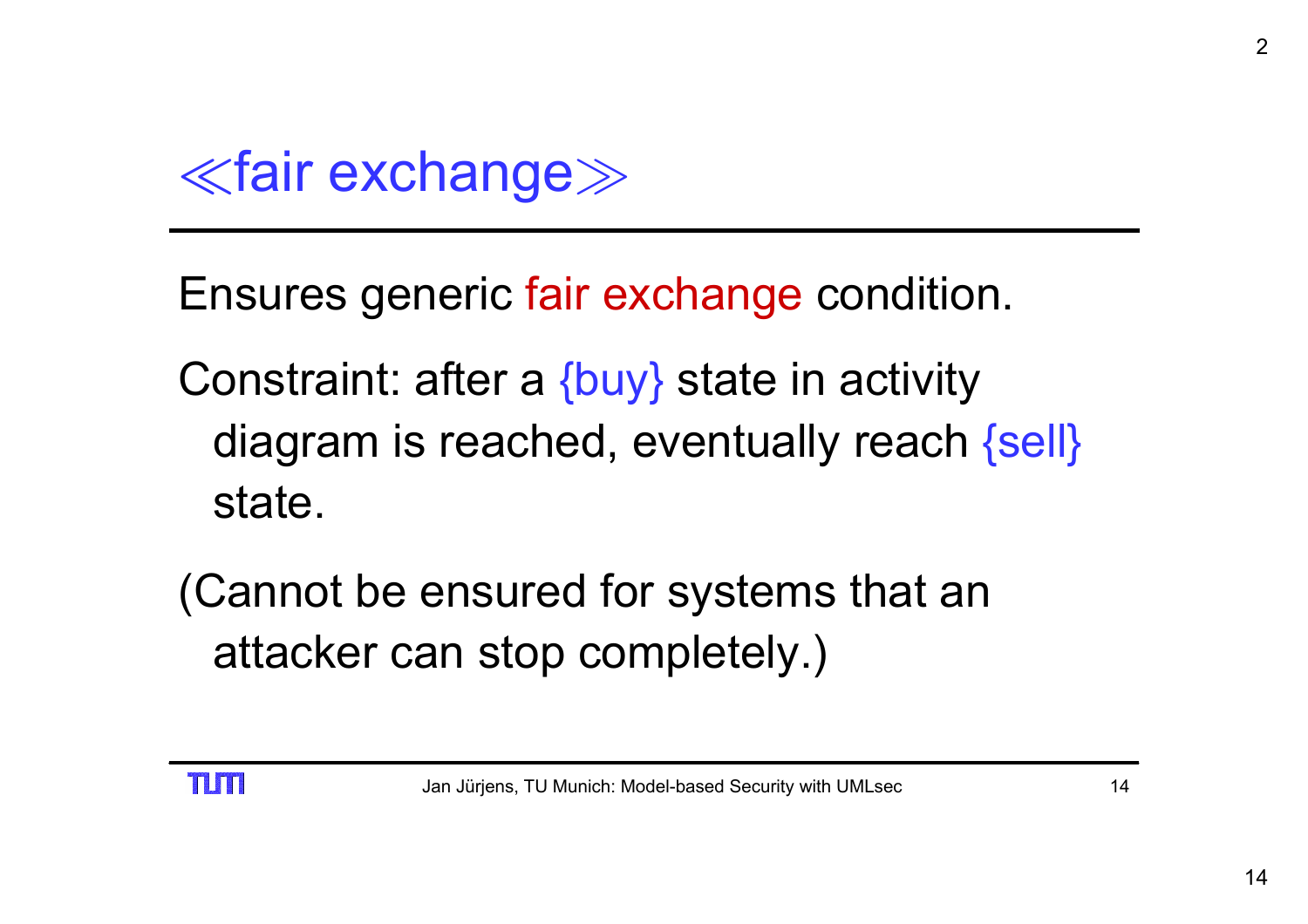#### Example ≪fair exchange≫

Customer buys a good from a business. Fair exchange means: after payment, customer is eventually either delivered good or able to reclaimpayment.



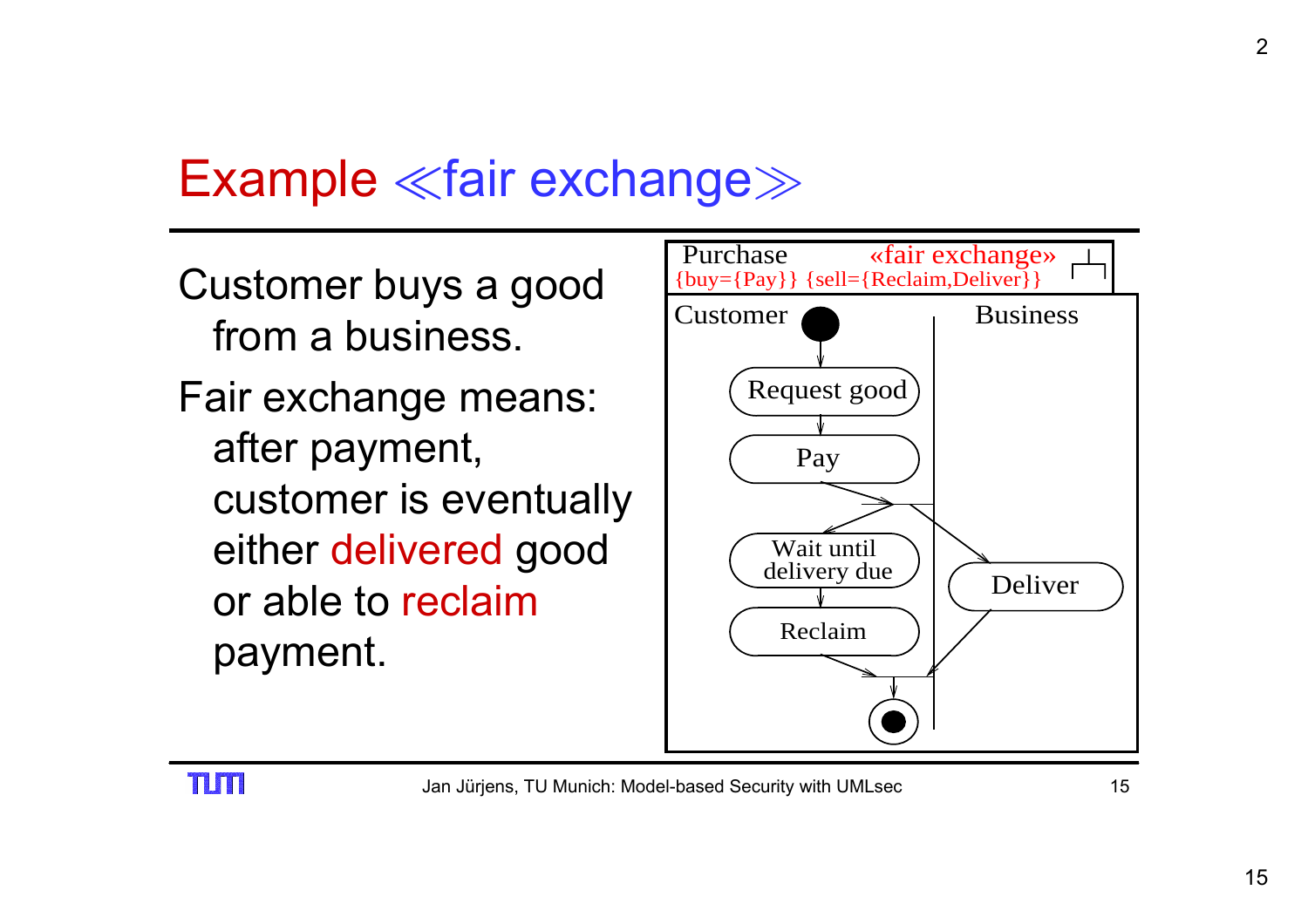

- Ensures that physical layer meets security requirements on communication.
- Constraint: for each dependency *d* with stereotype *s* ∊ { ¿secrecy À, ¿integrity À } between components on nodes *n* ≠ *m,* have a communication link *l* between *n* and *m* with stereotype *t* such that
- $\bullet\,$  if  $s=\ll$ secrecy $\gg$ : have read  $\in$  Threats *(t).*
- if  $s = \ll$ integrity $\gg$ : have insert  $\notin$  Threats *(t)*.

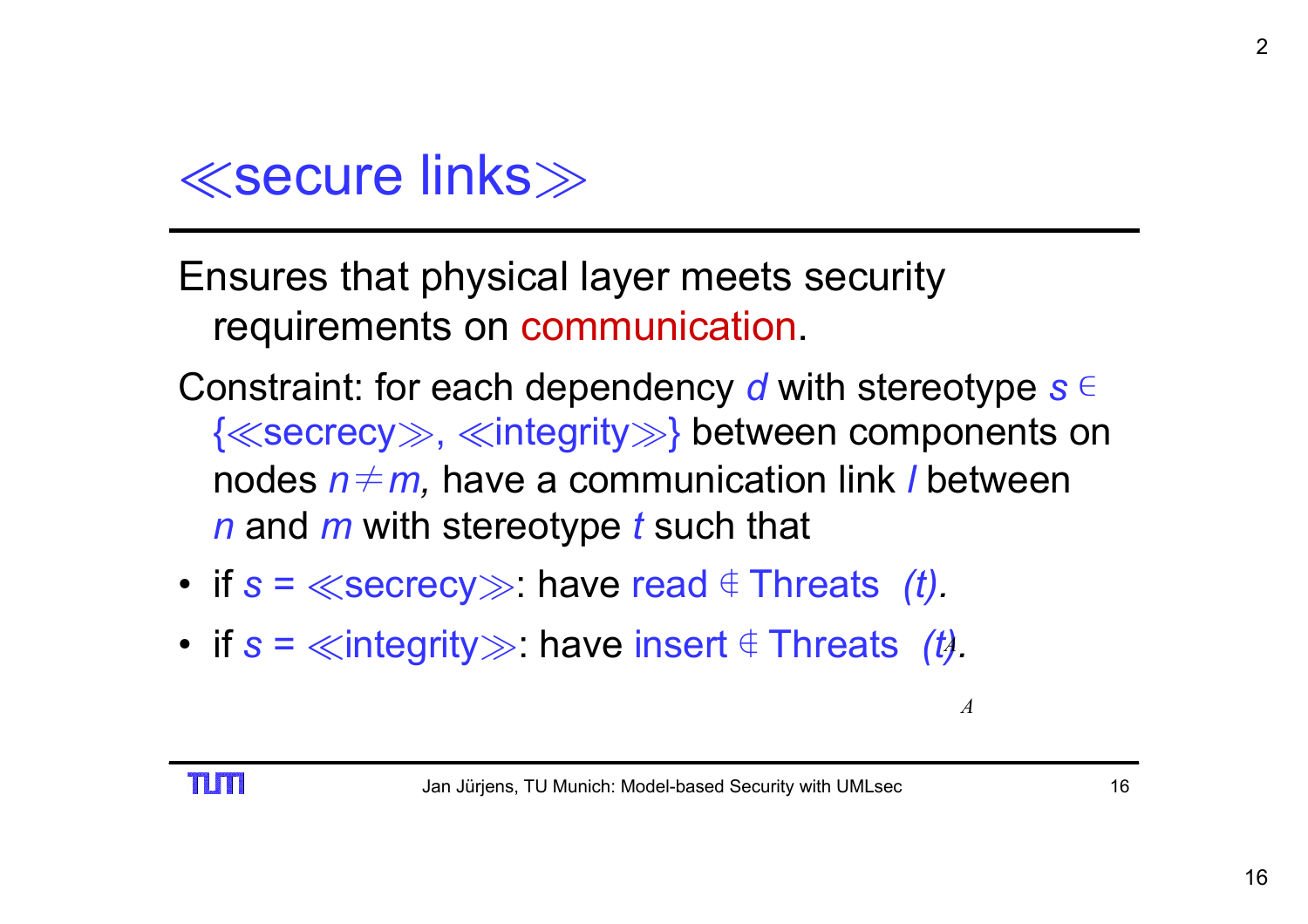### Example ≪secure links≫



Given default adversary type, constraint for stereotype  $\ll$ secure links $\gg$  violated: According to the Threats<sub>default</sub>(Internet) scenario, ≪Internet≫ link does not provide secrecy against default adversary.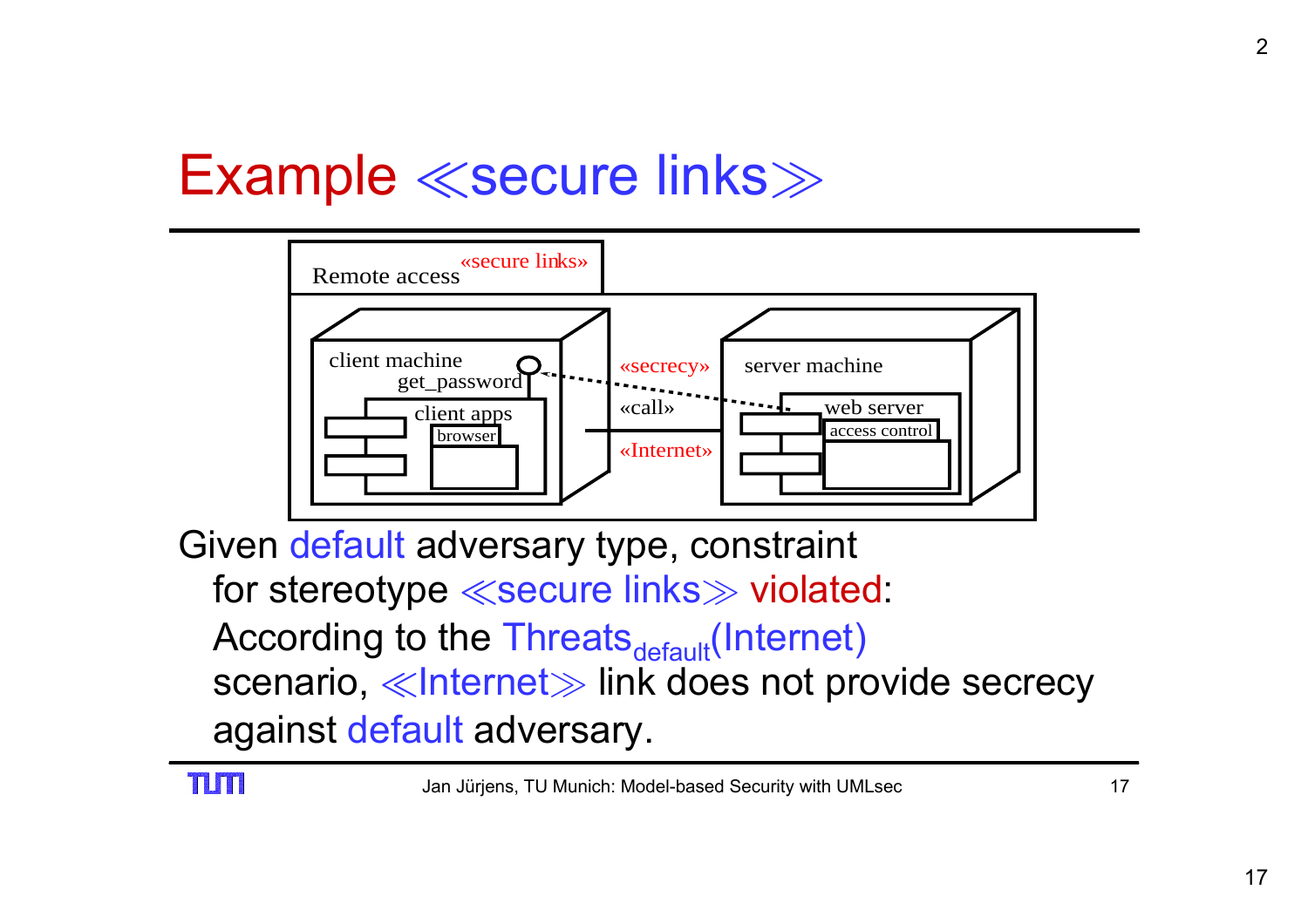#### ¿secure dependency À

- Ensure that  $\ll$ call $\gg$  and  $\ll$ send $\gg$  dependencies between components respect security requirements on communicated data given by tags {secrecy}, {integrity}.
- Constraint: for  $\ll$ call $\gg$  or  $\ll$ send $\gg$  dependency from  $C$ to *D* (and similarly for {secrecy}):
- Msg in *D* is {secrecy} in *C* if and only if also in *D*.
- If msg in *D* is {secrecy} in *C,* dependency stereotyped  $\ll$ secrecy $\gg$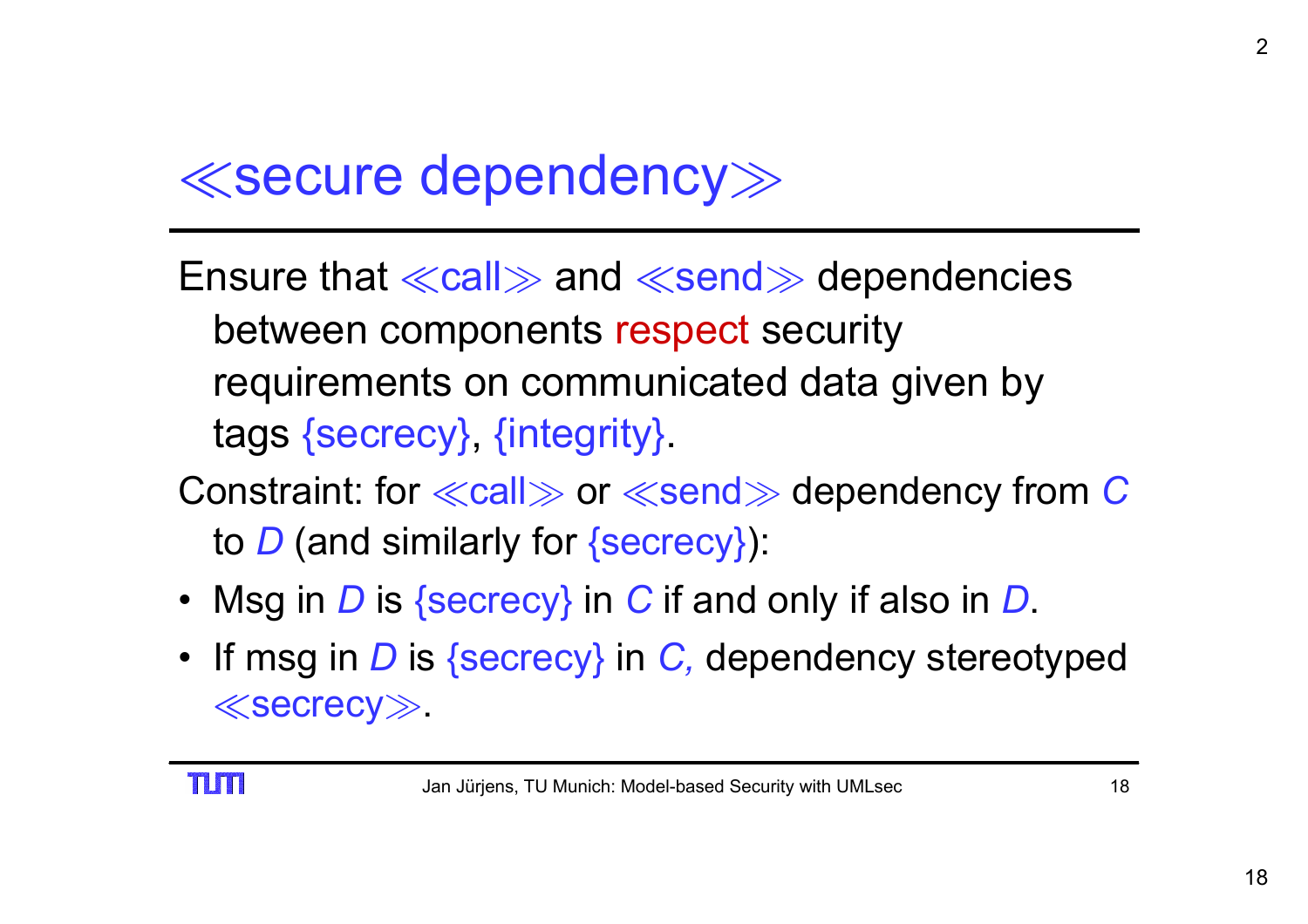### Example ¿secure dependency À



Violates ¿secure dependency <sup>À</sup>: Random generator and ≪call≫ dependency do not give security level for random() to key generator.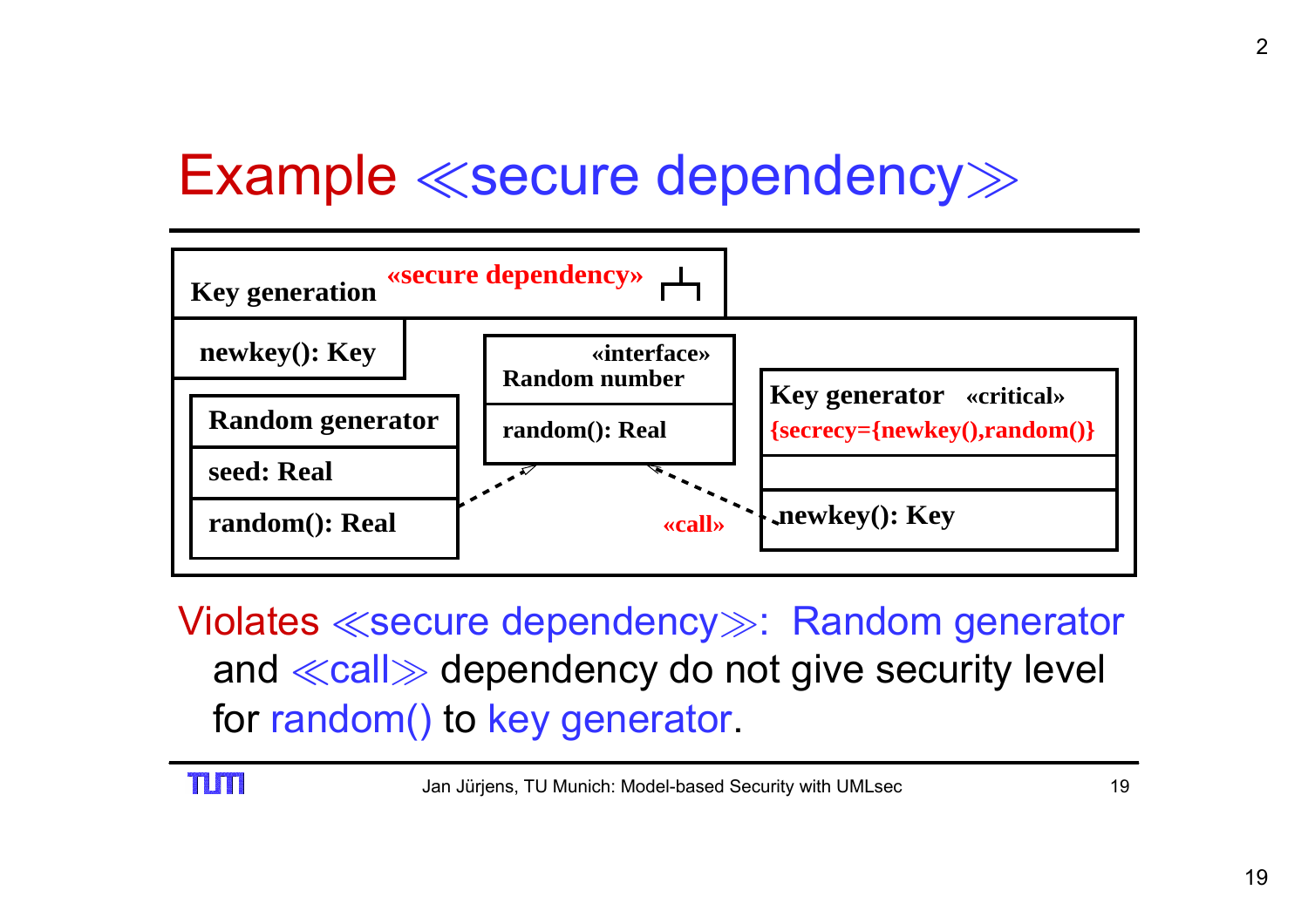

Enforce secure information flow. Constraint:

Value of any data specified in {secrecy} may influence only the values of data also specified in {secrecy}.

Formalize by referring to formal behavioural semantics.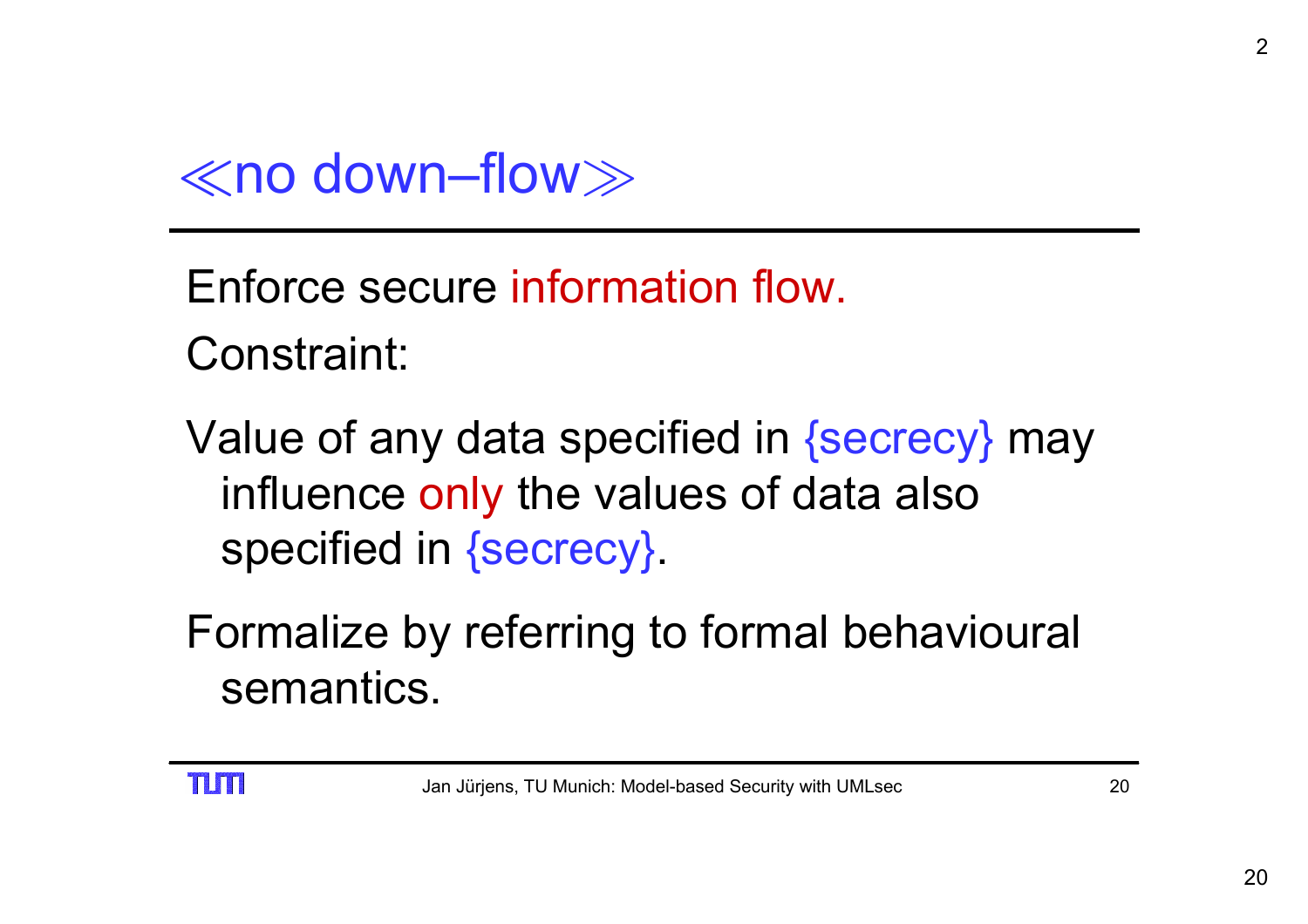### Example  $\ll$ no down-flow $\gg$



 $\ll$ no down–flow $\gg$  violated: partial information on input of high wm() returned by non-high rx().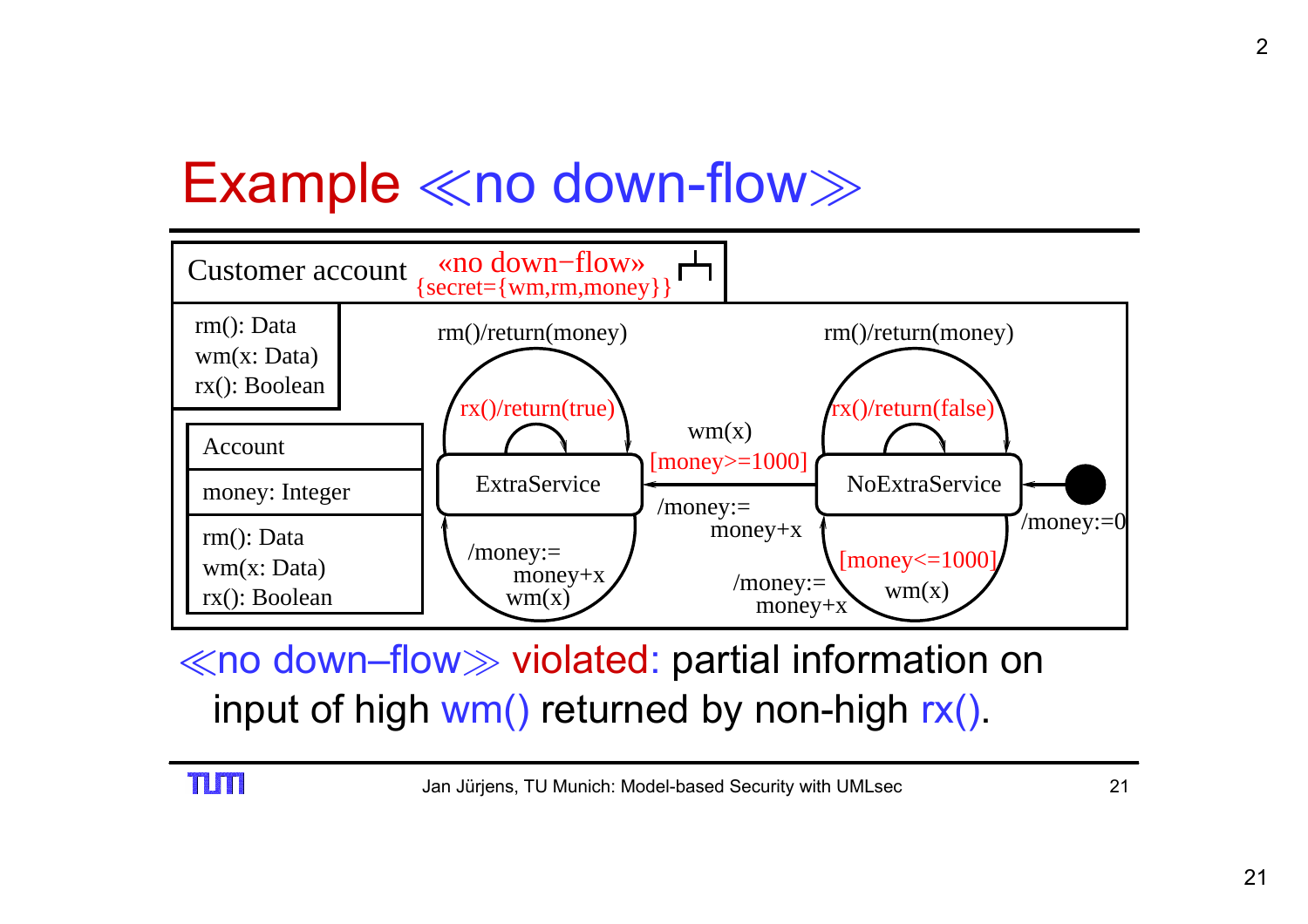¿data security À

Security requirements of data marked  $\ll$ critical $\gg$  enforced against threat scenario from deployment diagram.

Constraints:

Secrecy of {secrecy} data preserved. Integrity of {integrity} data preserved.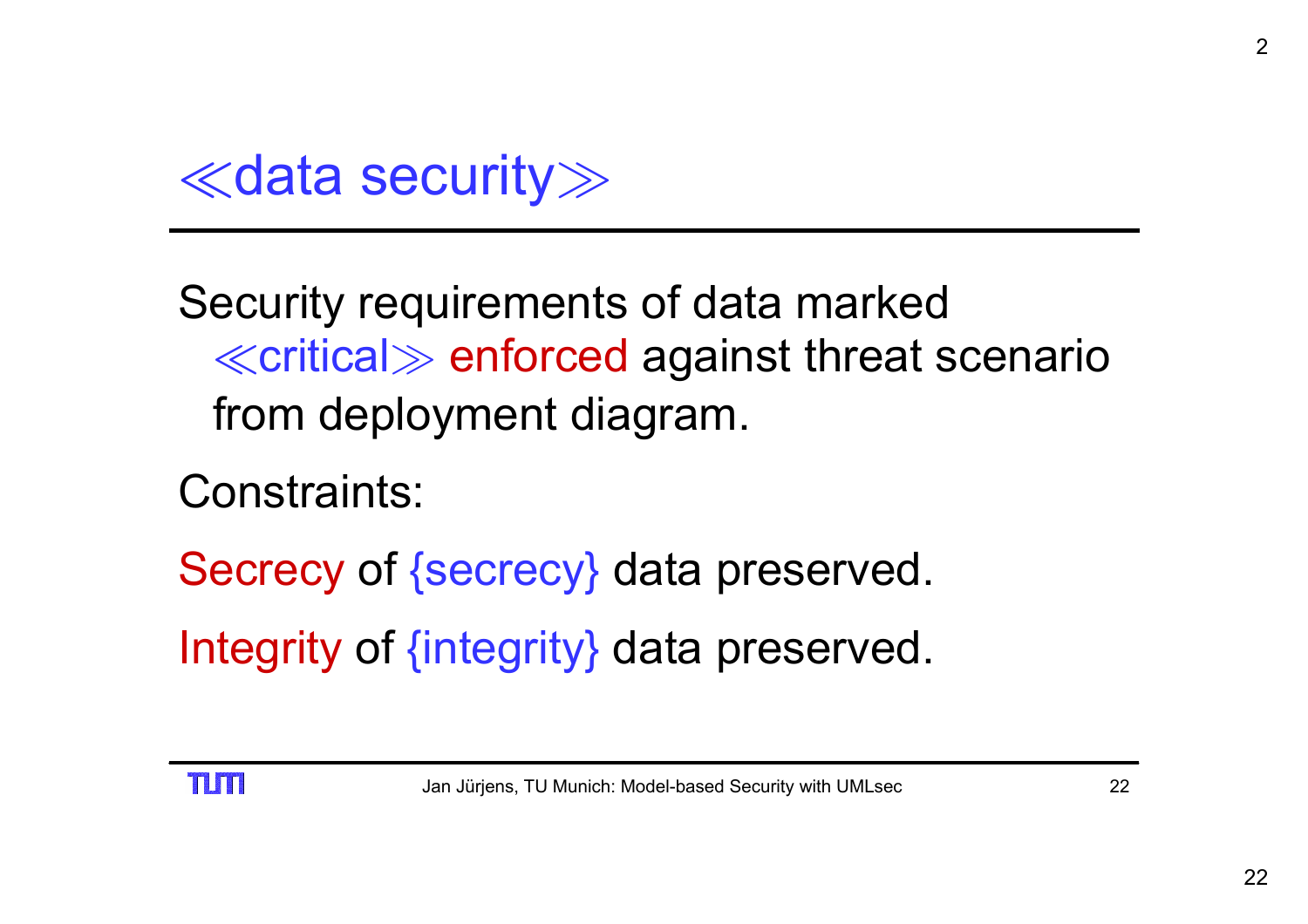### Example  $\ll$ data security $\gg$

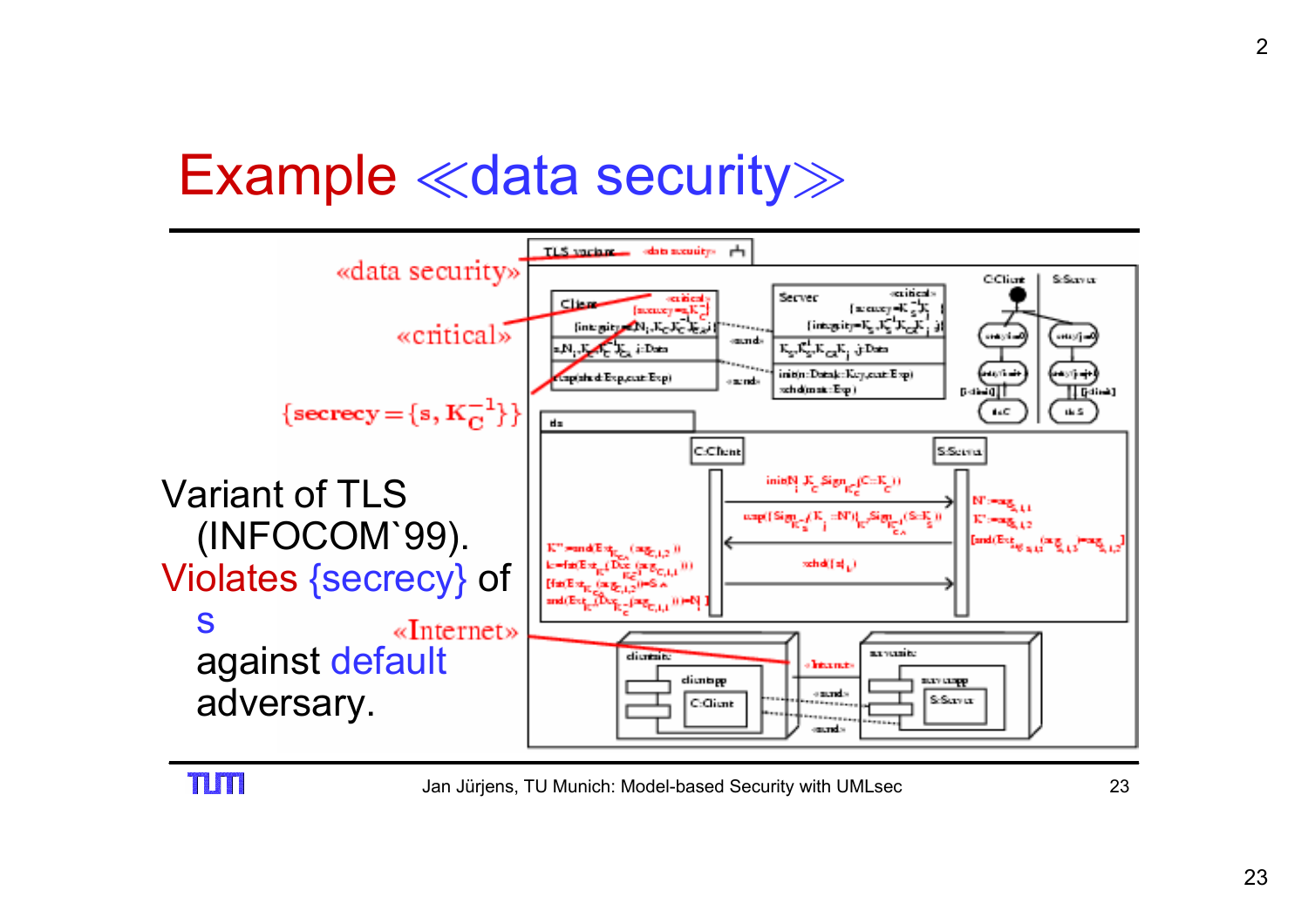

Ensures that in Java, ≪guarded≫ classes only accessed through {guard} classes. Constraints:

- $\bullet$  References of  $\ll$ guarded $\gg$  objects remain secret.
- $\bullet$  Each  $\ll$ guarded $\gg$  class has {guard} class.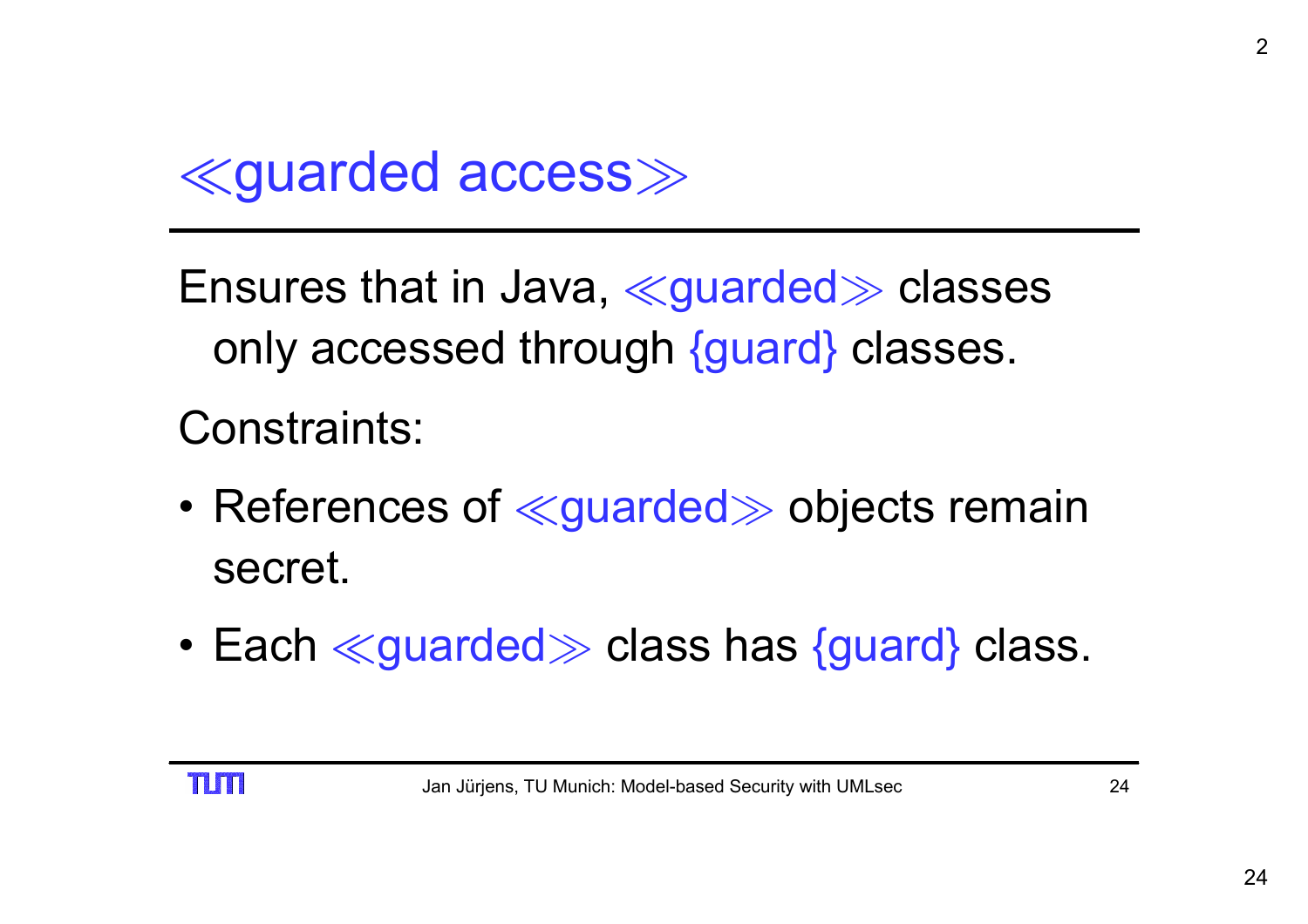### Example «guarded access»



Provides ¿guarded access À: Access to MicSi protected by MicGd.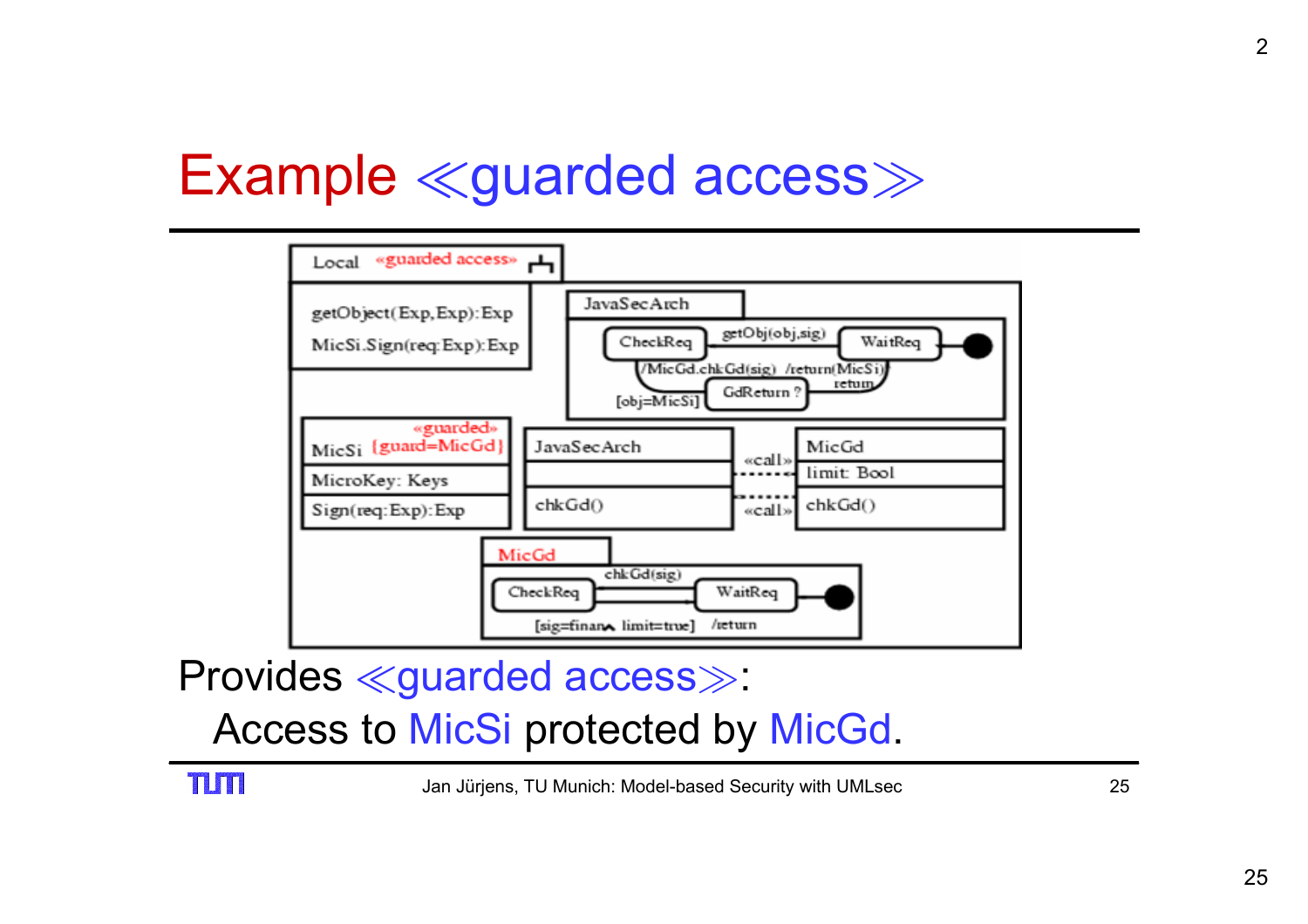## Concepts covered by UMLsec

- ${\sf Security\ requirements:} \ll \!\! \ll \!\! \sec$ recy $\!\! \gg \!\! , ...$
- **Threat scenarios:** Use Threatsadv(ster).
- **Security concepts:** For example  $\ll$ smart card $\gg$ .
- **Security mechanisms:** E.g. ¿guarded access À.
- **Security primitives:** Encryption built in.
- **Physical security:** Given in deployment diagrams.
- **Security management:** Use activity diagrams.
- **Technology specific:** Java, CORBA security.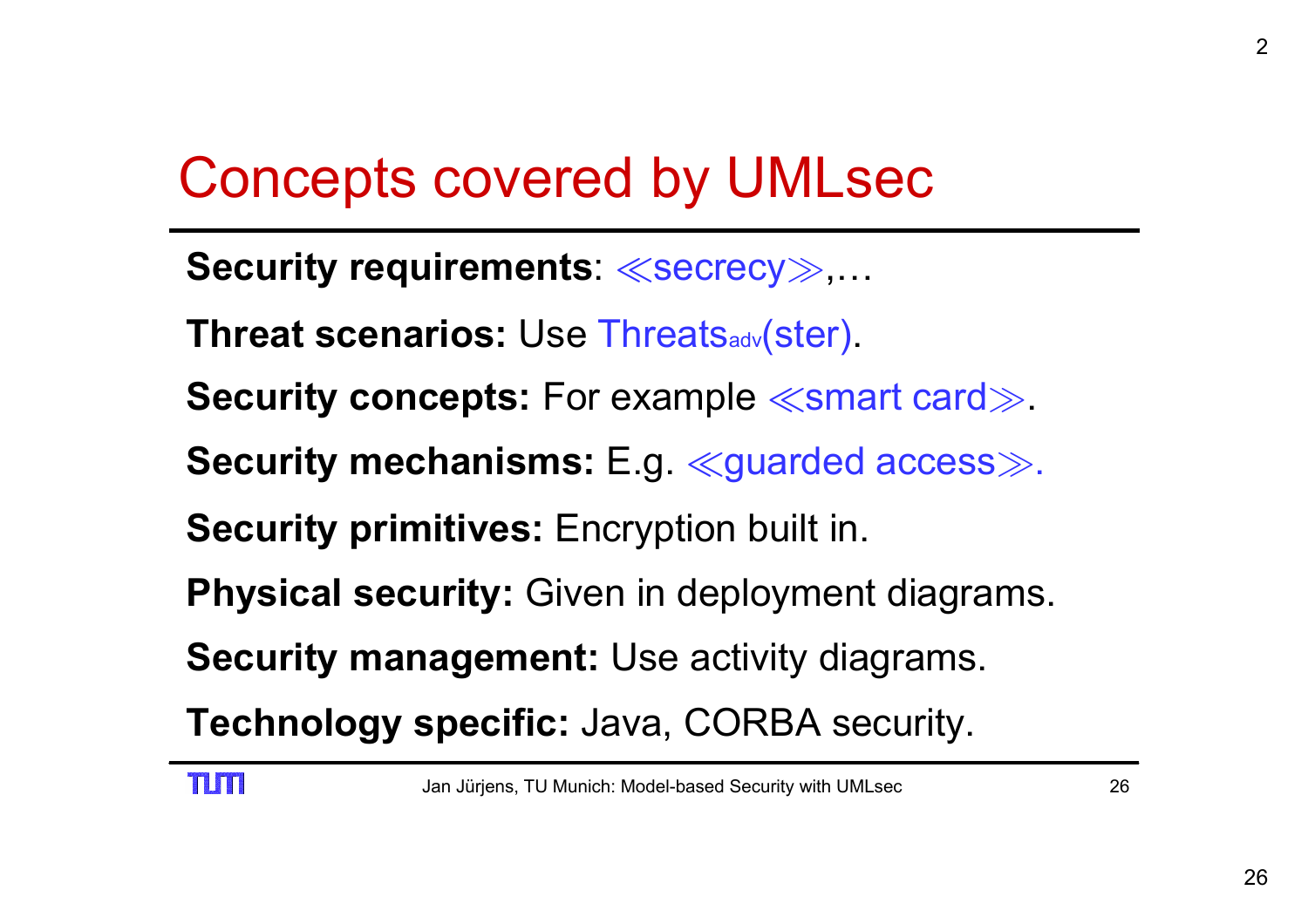Model classes of adversaries.

- May attack different parts of the system according to threat scenarios.
- Example: insider attacker may intercept communication links in LAN.
- To evaluate security of specification, simulate jointly with adversary model.

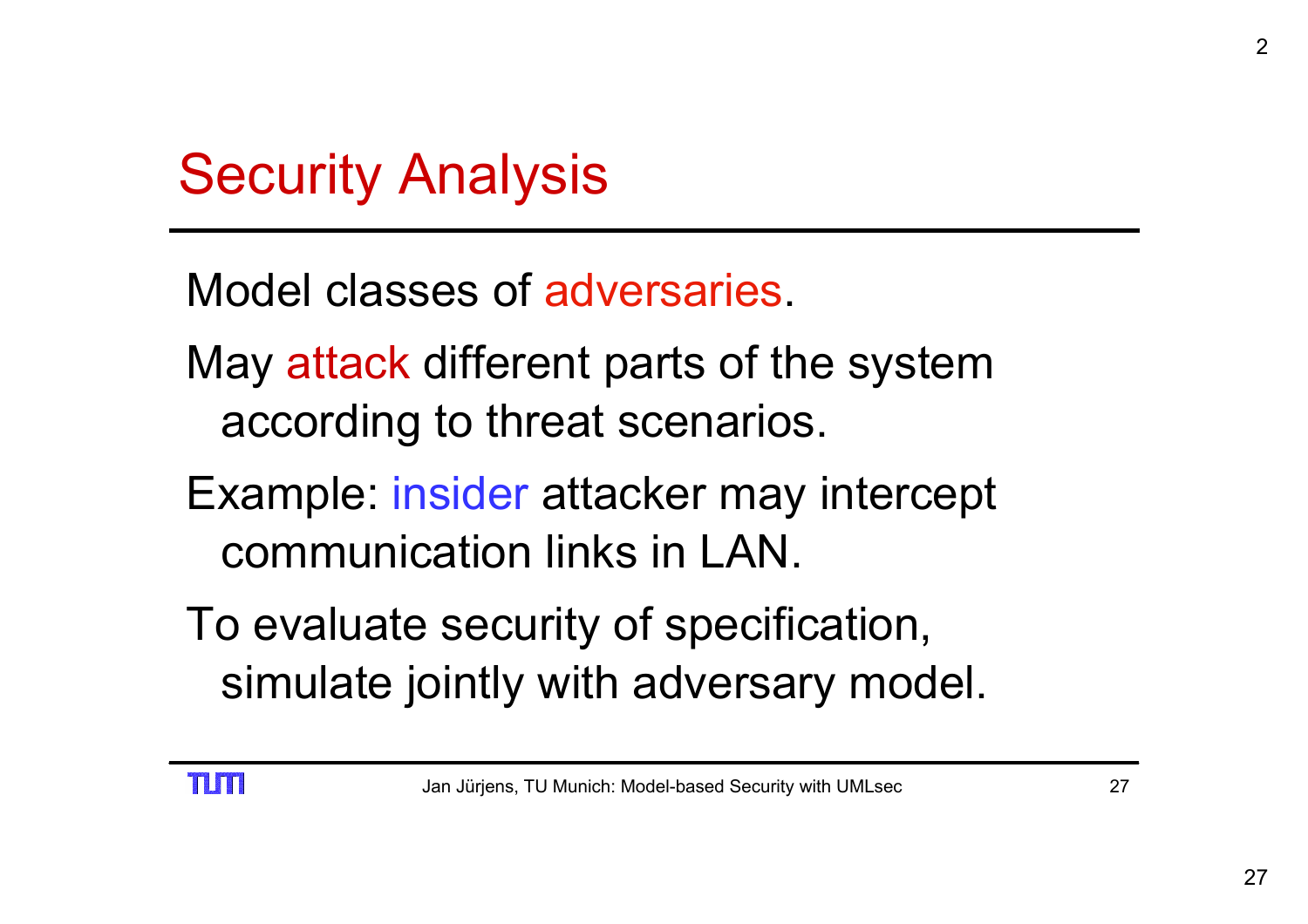## Tool-support: Concepts

Meaning of diagrams stated informally in (OMG 2001).

Possible ambiguities problem for

- tool support
- analysis of behavioral properties (such as security)

Use precise semantics for part of UML defined as pseudo-code. Include adversary model for simulation.

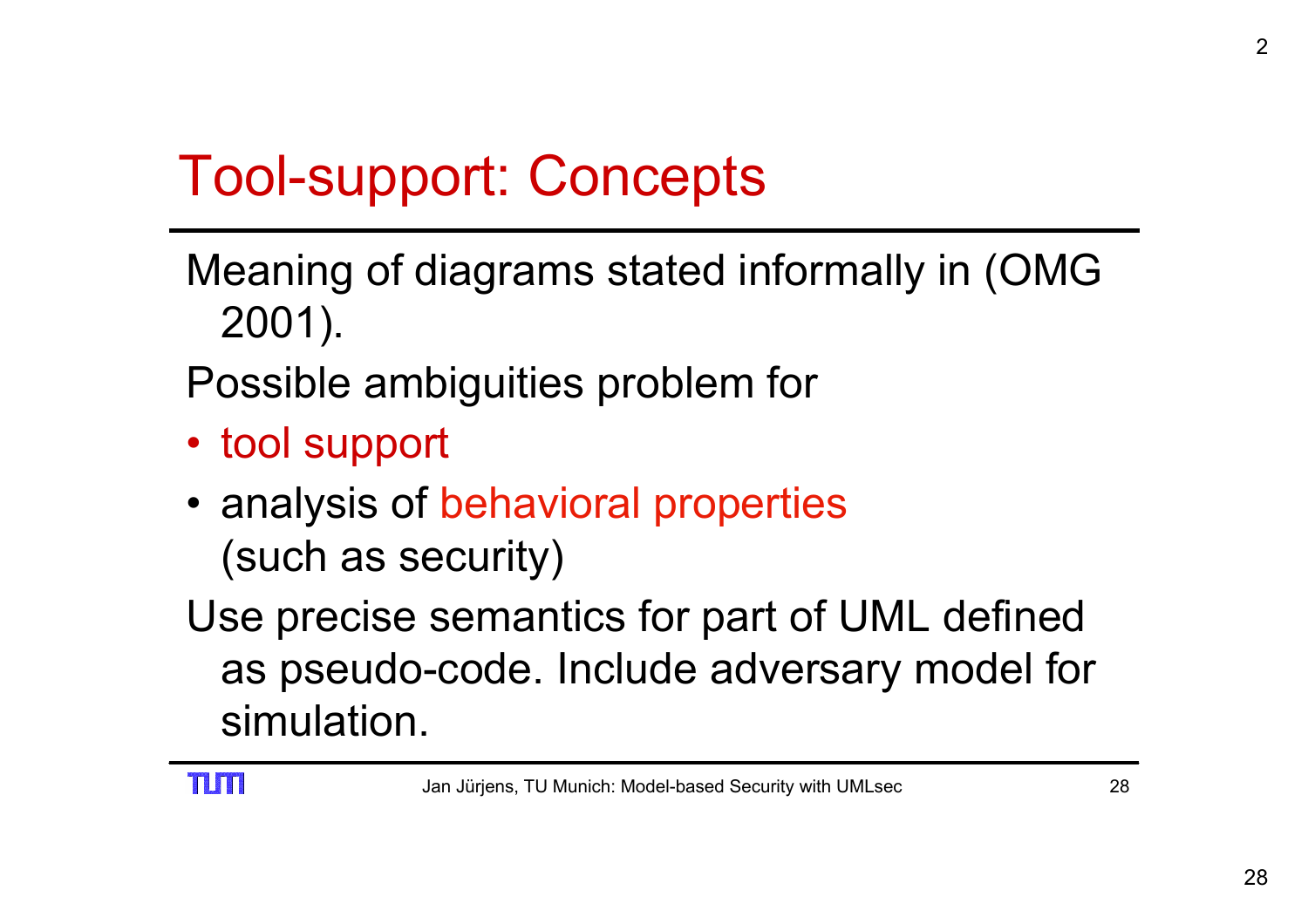## Tool-support: Technology

- Commercial modelling tools: so far mainly syntactic checks and code-generation.
- Goal: more sophisticated analysis; connection to analysis tools.
- Several possibilities:
- General purpose language with integrated XML parser (Perl, …)
- Special purpose XML parsing language (XSLT, …)
- Data Binding (Castor; XMI: e.g. MDR)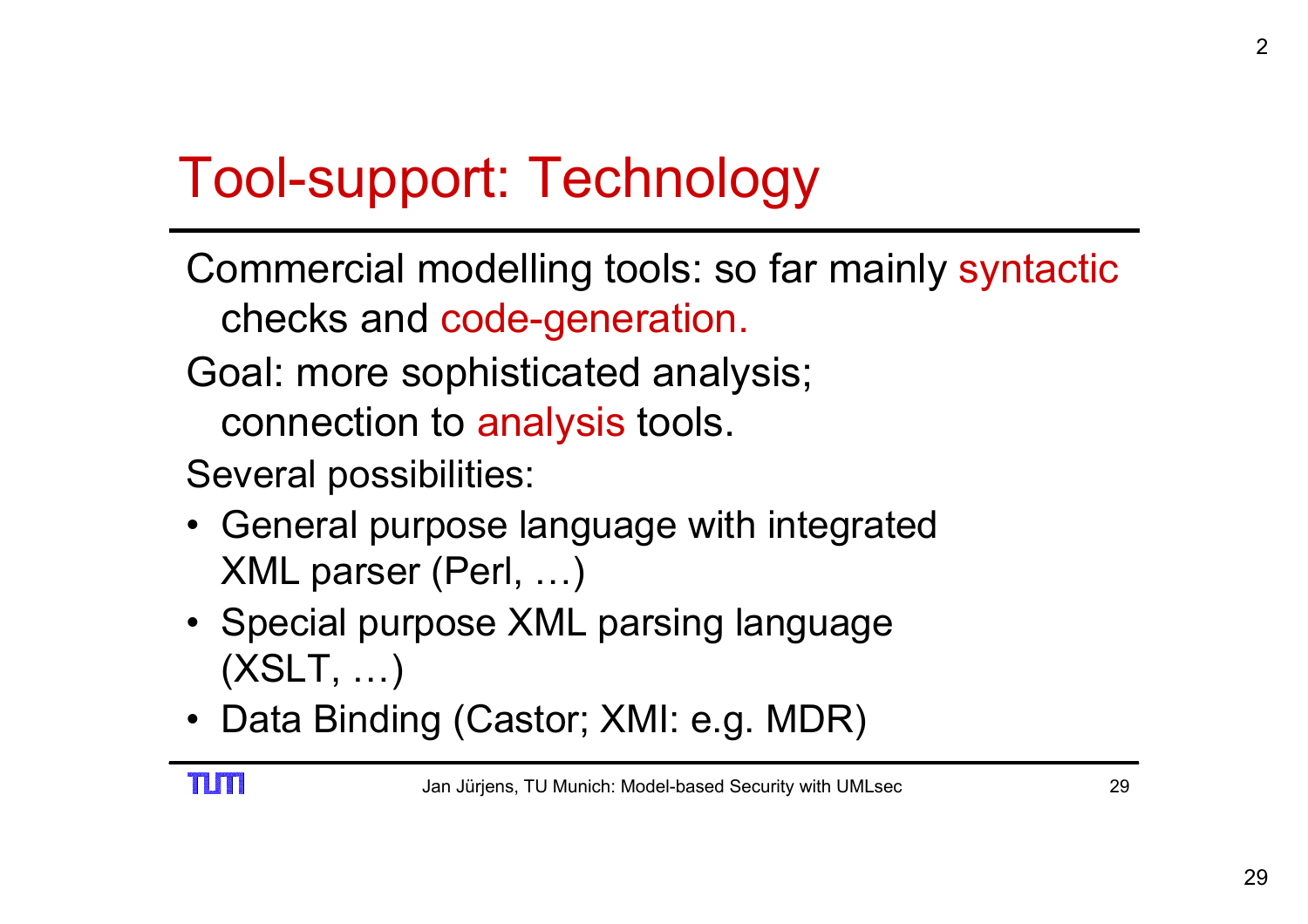Extracts data from XMI file into Java Objects, following UML 1.4 meta-model.

Access data via methods.

Advantage: No need to worry about XML.

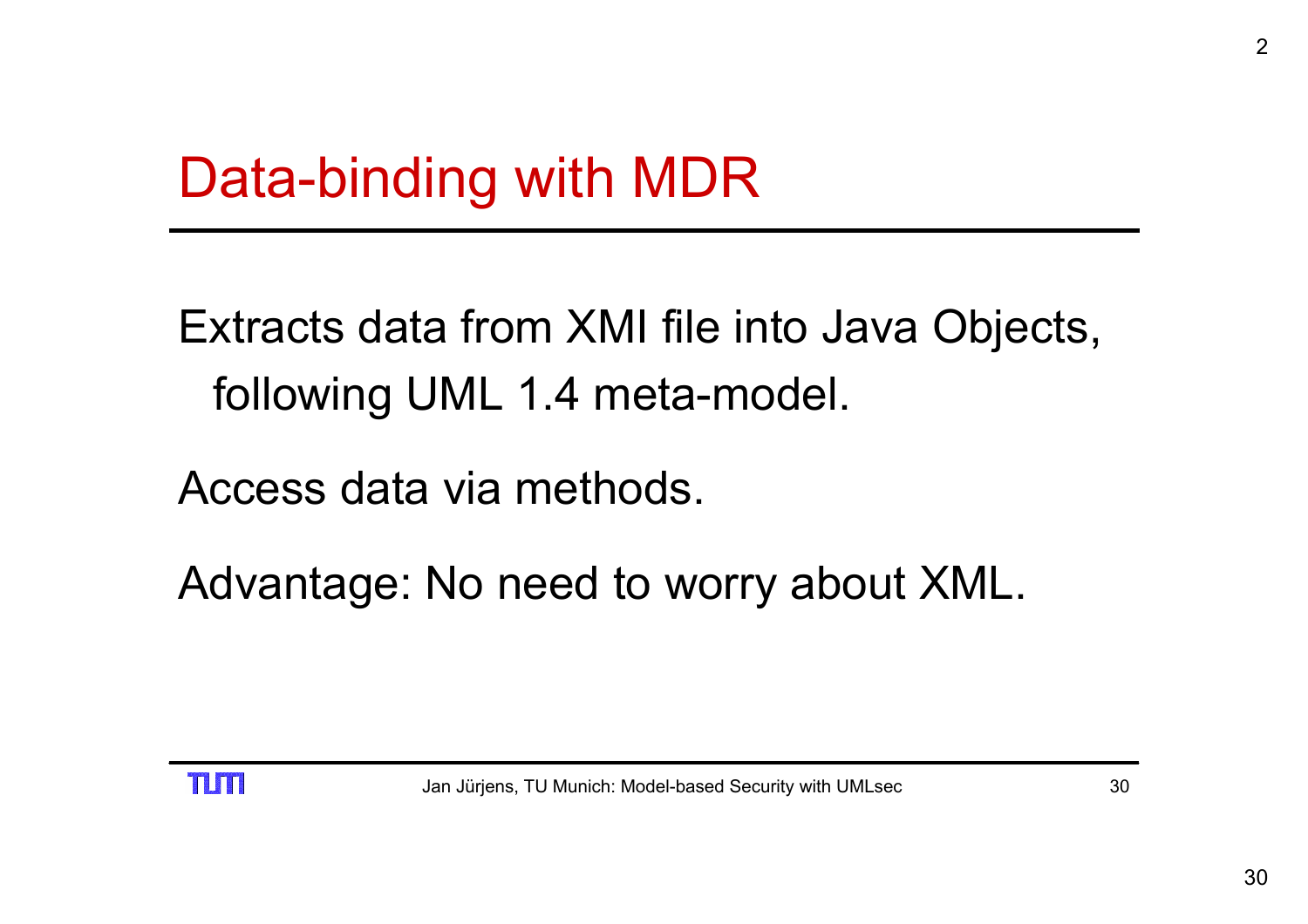## Connection with analysis tool

#### Industrial CASE tool with UML-like notation: AUTOFOCUS

(http://autofocus.informatik.tu-muenchen.de)

- verification
- code generation
- test-sequence generation

Connect UML tool to underlying analysis engine.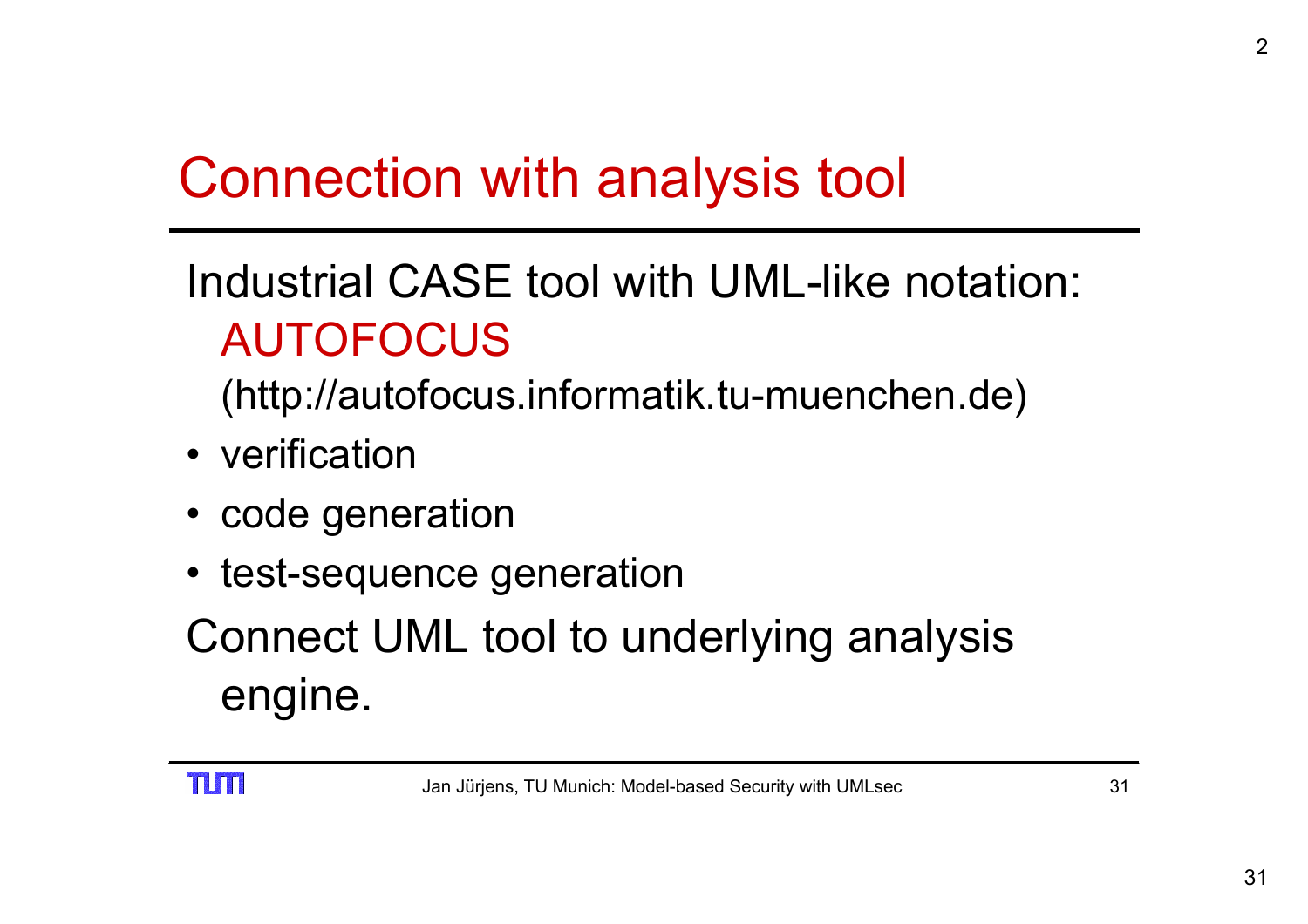## Applications

- Common Electronic Purse Specifications
- Analysis of multi-layer security protocol for web application of major German bank
- Analysis of SAP access control configurations for major German bank
- Risk analysis of critical business processes (for Basel II / KontraG)

…

•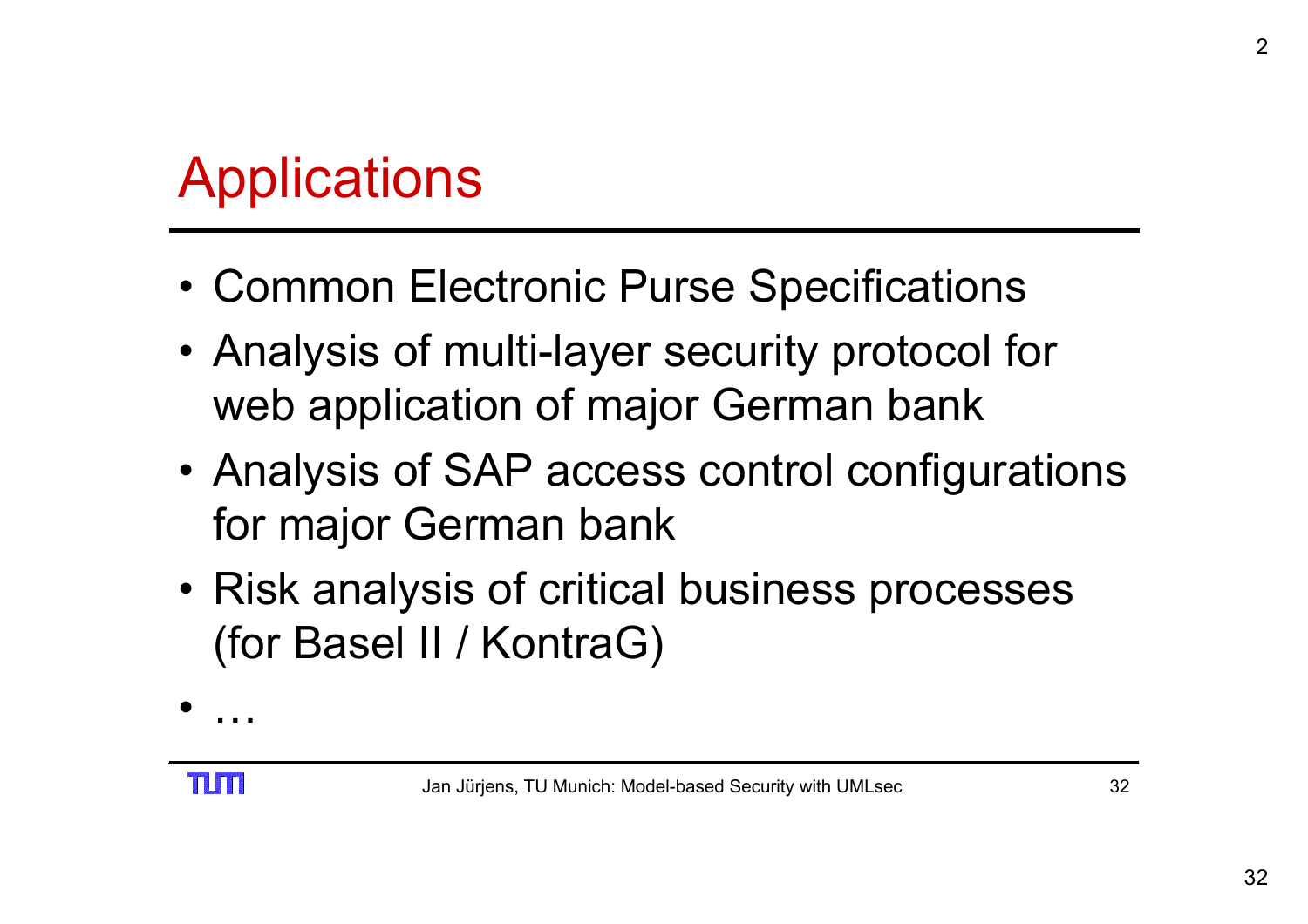### Some resources

#### Book: Jan Jürjens, Secure Systems Development with UML, Springer-Verlag, due 2003

Tutorial @ CSS'03, Cancun (Mexico), 19-21 May.



More information:

http://www.jurjens.de/jan